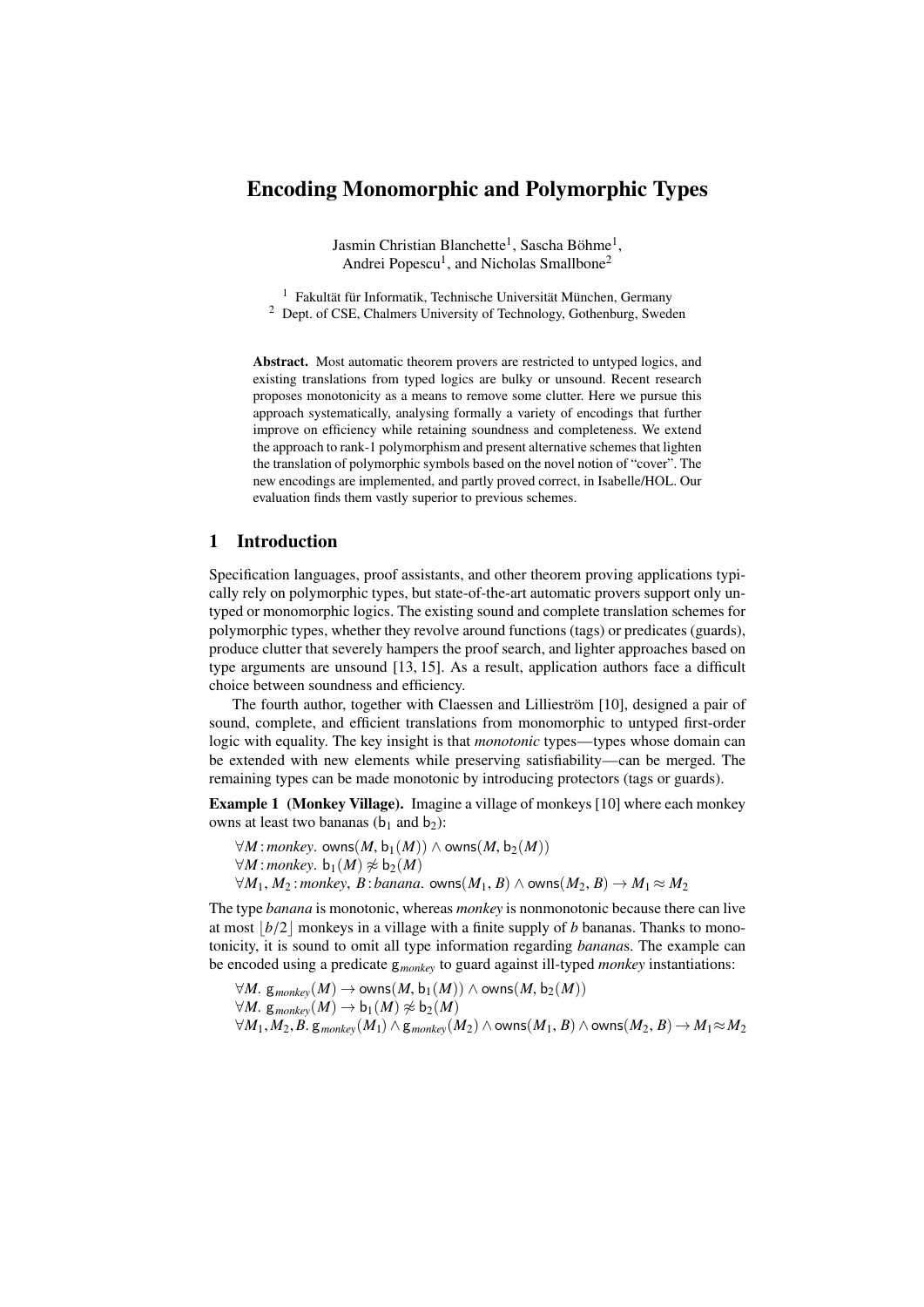Monotonicity is not decidable, but it can often be inferred using suitable calculi. In this paper, we exploit this idea systematically, analysing a variety of encodings based on monotonicity: some are minor adaptations of existing ones, while others are novel encodings that further improve on the size of the translated formulas.

We also generalise the monotonicity approach to a rank-1 polymorphic logic, as embodied by TPTP TFF1 [\[3\]](#page-14-3). Unfortunately, the presence of a single equality literal  $X^{\alpha} \approx t$  or  $t \approx X^{\alpha}$ , where *X* is a polymorphic variable of type  $\alpha$ , will lead the analysis to classify all types as possibly nonmonotonic and force the use of protectors everywhere classify all types as possibly nonmonotonic and force the use of protectors everywhere. We solve this issue through a novel scheme that reduces the clutter associated with nonmonotonic types, based on the observation that protectors are required only when translating the particular formulas that prevent a type from being inferred monotonic.

We first review four main traditional approaches (Sect. [2\)](#page-1-0), which prepare the ground for the more advanced encodings. Next, we present known and novel monotonicitybased schemes that handle only ground types (Sect. [3\)](#page-4-0); these are interesting in their own right and serve as stepping stones for the full-blown polymorphic encodings (Sect. [4\)](#page-8-0). We also present alternative schemes that aim at reducing the clutter associated with polymorphic symbols, based on the novel notion of "cover" (Sect. [5\)](#page-10-0). Proofs of correctness are included in a technical report [\[2\]](#page-14-4).

A formalisation [\[4\]](#page-14-5) of the results in the proof assistant Isabelle/HOL [\[14\]](#page-14-6) is under way; it currently covers all the monomorphic encodings. The encodings have been implemented in Sledgehammer [\[13\]](#page-14-0), which provides a bridge between Isabelle and automatic theorem provers. They were evaluated with E, iProver, SPASS, Vampire, and Z3 on a vast benchmark suite (Sect. [6\)](#page-12-0).

# <span id="page-1-0"></span>2 Traditional Type Encodings

We assume that formulas are expressed in negation normal form (NNF), with negation applied to atoms, and that each variable is bound only once in a formula. Given a polymorphic signature  $\Sigma = (\mathcal{K}, \mathcal{F}, \mathcal{P})$  (with *n*-ary type constructors  $\mathcal{K}$ , function symbols  $\mathcal{F}$ , and predicate symbols *P*, all three sets finite), symbols are declared as s :  $\forall \bar{\alpha} \cdot \bar{\sigma} \rightarrow \varsigma \in$  $\mathcal{F} \oplus \mathcal{P}$ , where  $\varsigma$  is either a type (for  $s \in \mathcal{F}$ ) or o (for  $s \in \mathcal{P}$ ). An application  $s \langle \overline{\tau} \rangle$  ( $\overline{t}$ ) of s requires  $|\bar{a}|$  type arguments in angle brackets and  $|\bar{\sigma}|$  term arguments in parentheses. We often omit  $\langle \bar{\tau} \rangle$  in examples.  $\Sigma$  is *monomorphic* if none of the symbols take type arguments and *untyped* if additionally  $K = \{v\}$ , in which case we omit *K* and indicate arities by superscripts (s<sup>n</sup>). A *problem* over Σ is a finite set of closed formulas over Σ.

The easiest way to translate a typed problem into an untyped logic is to erase all type information, omitting type arguments, type quantifiers, and types in term quantifiers.

Definition 2 (Full Erasure e). The *full type erasure* encoding e translates a polymorphic problem over  $\Sigma$  into an untyped problem over  $\Sigma'$ , where the symbols in  $\Sigma'$  have the same term arities as in  $\Sigma$  (but without type arguments). It is defined as follows:

| $[\![f\langle \bar{\sigma}\rangle(\bar{t})]\!]_e = f([\![\bar{t}]\!]_e)$      | $[\![p\langle \bar{\sigma}\rangle(\bar{t})]\!]_{\mathsf{e}} = p([\![\bar{t}]\!]_{\mathsf{e}})$                                                                                                        | $[\![\forall X:\sigma\!\cdot\varphi]\!]_e = \forall X\!\!\cdot\![\varphi]\!]_e$ |
|-------------------------------------------------------------------------------|-------------------------------------------------------------------------------------------------------------------------------------------------------------------------------------------------------|---------------------------------------------------------------------------------|
| $[\![\forall \alpha, \varphi]\!]_{\mathsf{e}} = [\![\varphi]\!]_{\mathsf{e}}$ | $[\lceil \neg p \langle \bar{\sigma} \rangle(\bar{t}) \rceil]_e = \neg p([\lceil \bar{t} \rceil]_e) \quad [\lceil \exists X : \sigma, \varphi \rceil]_e = \exists X \cdotp [\lceil \varphi \rceil]_e$ |                                                                                 |

Here and elsewhere, we omit the trivial cases where the function is simply applied to its subterms or subformulas, as in  $\llbracket \varphi_1 \wedge \varphi_2 \rrbracket_e = \llbracket \varphi_1 \rrbracket_e \wedge \llbracket \varphi_2 \rrbracket_e$ .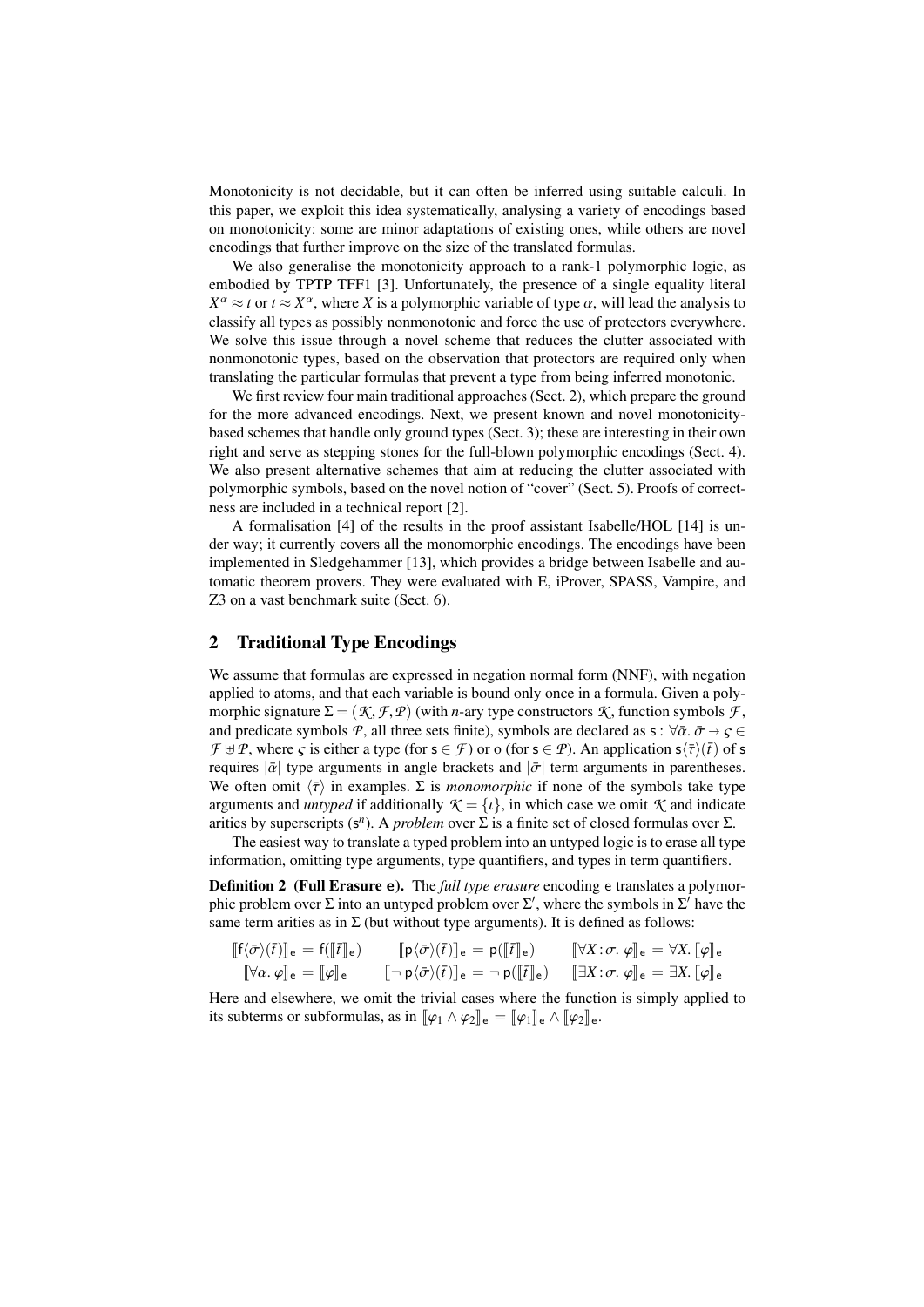By way of composition, the e encoding lies at the heart of all the encodings presented in this paper. Given *n* encodings  $x_1, \ldots, x_n$ , we write  $\llbracket \ \ \rbrack_{x_1; \ldots, x_n}$  for  $\llbracket \ \ \rbrack_{x_n} \circ \cdots \circ \llbracket \ \ \rbrack_{x_1}$ .

Full type erasure is unsound in the presence of equality because equality can be used to encode cardinality constraints on domains. For example,  $\forall U$ : *unit*.  $U \approx$  unity forces the domain of *unit* to have only one element. Its erasure,  $\forall U$ . *U*  $\approx$  unity, effectively restricts *all* types to one element. An additional issue is that erasure confuses distinct monomorphic instances of polymorphic symbols. The formula  $q\langle a \rangle(f\langle a \rangle) \wedge \neg q\langle b \rangle(f\langle b \rangle)$  is satisfiable, but its type erasure  $q(f) \wedge \neg q(f)$  is unsatisfiable. A solution is to encode types as terms in the untyped logic: type variables  $\alpha$  become term variables A, and type constructors *k* become function symbols k. A symbol with *m* type arguments is passed *m* additional term arguments. The example above is translated to  $q(a, f(a)) \wedge \neg q(b, f(b))$ .

We call this encoding a. It coincides with e for monomorphic problems and is unsound. Nonetheless, it forms the basis of all our sound polymorphic encodings in a slightly generalised version, called a<sup>x</sup> below. First, let us fix a distinguished type  $\vartheta$  (for encoded types) and two symbols  $\pm \frac{1}{2} \varphi$ ,  $\alpha \rightarrow \alpha$  (for tags) and  $\pi : \forall \alpha$ ,  $\alpha \rightarrow \alpha$  (for guards). encoded types) and two symbols  $t : \forall \alpha \ldotp \alpha \rightarrow \alpha$  (for tags) and  $g : \forall \alpha \ldotp \alpha \rightarrow o$  (for guards).

**Definition 3** (Type Argument Filter). Given a signature  $\Sigma = (\mathcal{K}, \mathcal{F}, \mathcal{P})$ , a type argu*ment filter* x maps any  $s: \forall \alpha_1, \ldots, \alpha_m$ .  $\bar{\sigma} \to \varsigma$  to a subset  $x_s = \{i_1, \ldots, i_{m'}\} \subseteq \{1, \ldots, m\}$  of its type argument indices. Given a list  $\overline{z}$  of length *m*,  $x_s(\overline{z})$  denotes the sublist  $z_{i_1}, \ldots, z_{i_m}$ , where  $i_s \leq \ldots \leq i_{s'}$ . Filters are implicitly extended to  $\overline{z}$  of  $\overline{z}$ ,  $\overline{z}$ ,  $\overline{z}$ ,  $\overline{$ where  $i_1 < \cdots < i_{m'}$ . Filters are implicitly extended to  $\{1\}$  for t,  $g \notin \mathcal{F} \uplus \mathcal{P}$ .

Definition 4 (Generic Arguments a<sup>x</sup>). Given a type argument filter x, the *generic type arguments* encoding a<sup>x</sup> translates a polymorphic problem over  $\Sigma = (\mathcal{K}, \mathcal{F}, \mathcal{P})$  into an untyped problem over  $\Sigma' = (\mathcal{F}' + \mathcal{K}' - \mathcal{P}')$  where the symbols in  $\mathcal{F}' - \mathcal{P}'$  are the same an untyped problem over  $\Sigma' = (\mathcal{F}' \oplus \mathcal{K}, \mathcal{P}')$ , where the symbols in  $\mathcal{F}', \mathcal{P}'$  are the same<br>as those in  $\mathcal{F} \oplus \mathcal{P}$  for each symbols  $\cdot \forall \overline{\alpha} \rightarrow \overline{c} \in \mathcal{F} \oplus \mathcal{P}$  the arity of s in  $\Sigma'$  is  $|\overline{x}| +$ as those in *F*, *P*. For each symbol s :  $\forall \bar{\alpha} \cdot \bar{\sigma} \rightarrow \varsigma \in \mathcal{F} \oplus \mathcal{P}$ , the arity of s in  $\Sigma'$  is  $|x_s| + |\bar{\sigma}|$ .<br>The encoding is defined as  $\mathbb{I} \mathbb{I} \times$  where the nontrivial cases are The encoding is defined as  $\llbracket \; \rrbracket_{a^x; e}$ , where the nontrivial cases are

$$
\begin{aligned}\n\llbracket f \langle \bar{\sigma} \rangle(\bar{t}) \rrbracket_{a^x} &= f \langle \bar{\sigma} \rangle(\langle \! \langle x_f(\bar{\sigma}) \rangle \! \rangle, \llbracket \bar{t} \rrbracket_{a^x}) &\llbracket \forall \alpha. \varphi \rrbracket_{a^x} = \forall \alpha. \forall \langle \alpha \rangle : \vartheta. \llbracket \varphi \rrbracket_{a^x} \\
\llbracket p \langle \bar{\sigma} \rangle(\bar{t}) \rrbracket_{a^x} &= p \langle \bar{\sigma} \rangle(\langle \! \langle x_p(\bar{\sigma}) \rangle \! \rangle, \llbracket \bar{t} \rrbracket_{a^x}) &\llbracket \neg p \langle \bar{\sigma} \rangle(\bar{t}) \rrbracket_{a^x} = \neg \llbracket p \langle \bar{\sigma} \rangle(\bar{t}) \rrbracket_{a^x}\n\end{aligned}
$$

The auxiliary function  $\langle \sigma \rangle$  returns the *term encoding* of a type over *K* as a term over  $({\{\vartheta\}}, \mathcal{K})$  of the distinguished type  $\vartheta$ , following the simple scheme described above.

An intuitive approach to encode type information soundly is to wrap each term and subterm with its type using type tags. For polymorphic type systems, this scheme relies on a distinguished binary function  $t(\langle \sigma \rangle, t)$  that "annotates" each term *t* with its type  $\sigma$ . The tags make most type arguments superfluous. This encoding is defined as a two-stage process: the first stage adds tags  $t\langle\sigma\rangle(t)$  while preserving the polymorphism; the second stage encodes t's type argument as well as any phantom type arguments.

**Definition 5** (Phantom Type Argument). Let  $s : \forall \alpha_1, ..., \alpha_m$ .  $\bar{\sigma} \rightarrow \varsigma \in \mathcal{F} \oplus \mathcal{P}$ . The *i*th type argument is a *phantom* if  $\alpha_i$  does not occur in  $\bar{\sigma}$  or  $\varsigma$ . Given a list  $\bar{z} \equiv z_1, \ldots, z_m$ ,  $\mathsf{phan_s}(\bar{z})$  denotes the sublist  $z_{i_1}, \ldots, z_{i_m}$  corresponding to the phantom type arguments.

Definition 6 (Traditional Tags t). The *traditional type tags* encoding t translates a polymorphic problem over  $\Sigma$  into an untyped problem over  $\Sigma' = (\mathcal{F}' \oplus \mathcal{K} \oplus \{t^2\}, \mathcal{P}')$ ,<br>where  $\mathcal{F}'$ ,  $\mathcal{P}'$  are as for a<sup>phan</sup> (i.e., a<sup>x</sup> with  $x$  – phan). It is defined as  $\mathbb{R}$ , then i.e. where  $\mathcal{F}', \mathcal{P}'$  are as for a <sup>phan</sup> (i.e. a<sup>x</sup> with  $x =$  phan). It is defined as  $[\]$ <sub>t;a</sub> phan<sub>;e</sub>, i.e. the composition of  $[\![\;]\!]_t$ ,  $[\![\;]\!]_a$ <sub>phan</sub>, and  $[\![\;]\!]_e$ , where

$$
[[f\langle\sigma\rangle(\bar{t})]]_{t} = [f\langle\sigma\rangle([\bar{t}]]_{t})] \qquad [[X]]_{t} = [X] \qquad \text{with } [t^{\sigma}] = t\langle\sigma\rangle(t)
$$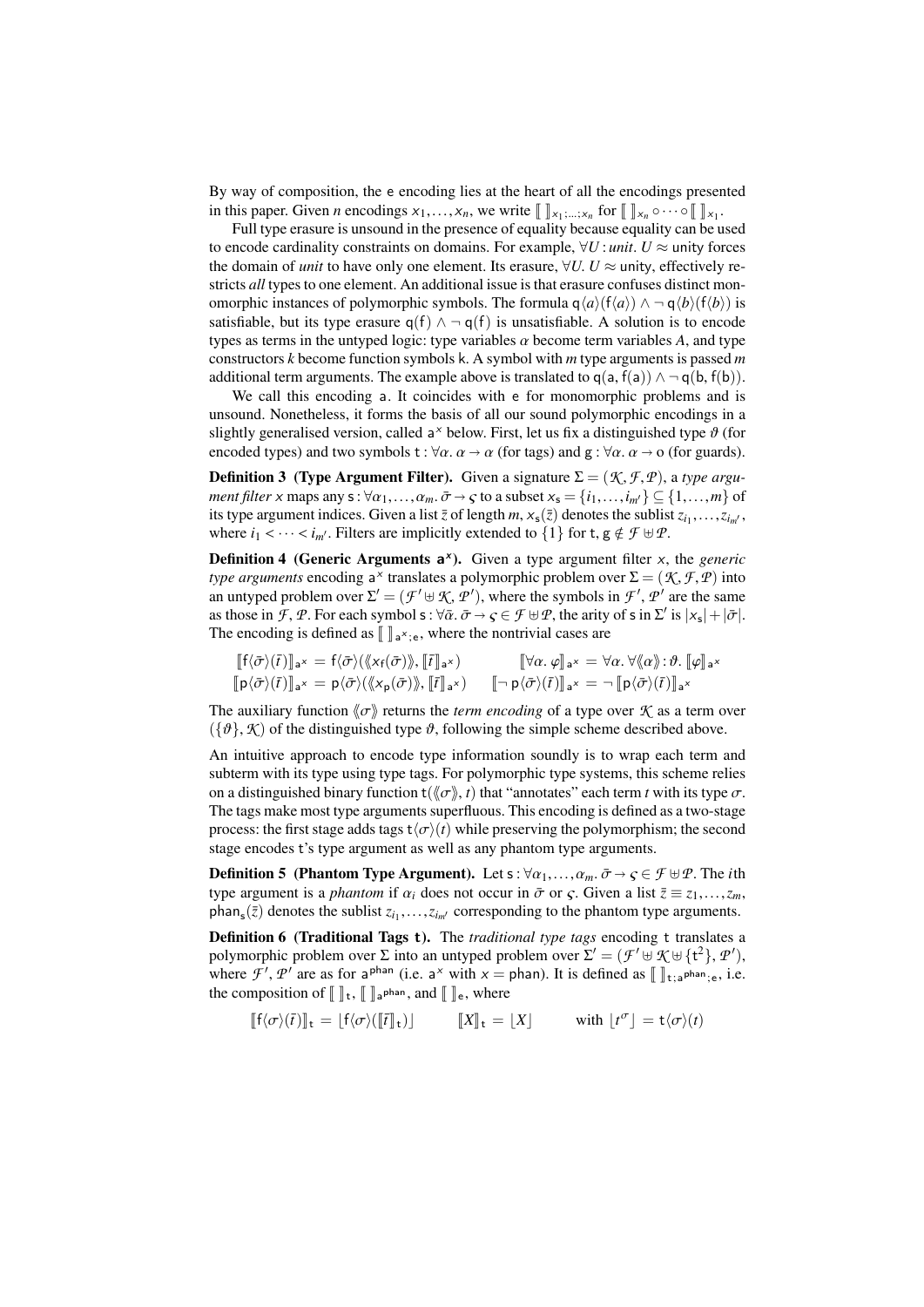<span id="page-3-0"></span>Example 7 (Algebraic Lists). The following axioms induce a minimalistic first-order theory of algebraic lists that will serve as our main running example:

 $\forall \alpha$ .  $\forall X : \alpha$ , *Xs*:*list*( $\alpha$ ). nil  $\not\approx$  cons(*X*, *Xs*)

 $\forall \alpha$ .  $\forall X : \alpha$ ,  $X_s$ : *list*( $\alpha$ ). hd(cons(*X*,  $X_s$ ))  $\approx$  *X*  $\land$  tl(cons(*X*,  $X_s$ ))  $\approx$  *Xs* 

We conjecture that cons is injective. The conjecture's negation can be expressed employing an unknown but fixed Skolem type *b*:

 $∃X, Y : b, Xs, Ys : list(b).$  cons $(X, Xs) ≈ const(Y, Ys) ∧ (X ≉ Y ∨ Xs ≉ Ys)$ 

Because the hd and tl equations force injectivity of cons in both arguments, the problem is unsatisfiable: the unnegated conjecture is a consequence of the axioms. The t encoding translates the problem into

 $∀A, X, Xs, t(list(A), nil) ≈ t(list(A), const(t(A, X), t(list(A), Xs)))$  $\forall A, X, Xs$ . t(*A*, hd(t(list(*A*), cons(t(*A*, *X*), t(list(*A*), *Xs*))))) ≈ t(*A*, *X*) ∧  $t(list(A), t(l(t(list(A), cons(t(A, X), t(list(A), Xs)))) \approx t(list(A), Xs)$  $\exists X, Y, X_s, Y_s$ . t(list(b), cons(t(b, X), t(list(b), Xs)))  $\approx$  $t(list(b), cons(t(b, Y), t(list(b), Ys))) \wedge$  $(t(b, X) \not\approx t(b, Y) \vee t(list(b), Xs) \not\approx t(list(b), Ys))$ 

Type tags heavily burden the terms. An alternative is to introduce type guards, which are predicates that restrict the range of variables. They take the form of a distinguished predicate  $g(\langle \sigma \rangle, t)$  that checks whether *t* has type  $\sigma$ . With the type tags encoding, only phantom type arguments needed to be encoded; here, we must encode any type arguments that cannot be read off the types of the term arguments. Thus, the type argument is encoded for nil $\langle \alpha \rangle$  but omitted for cons $\langle \alpha \rangle(X, X_s)$ , hd $\langle \alpha \rangle(Xs)$ , and tl $\langle \alpha \rangle(Xs)$ .

<span id="page-3-1"></span>**Definition 8** (Inferable Type Argument). Let s :  $\forall \alpha_1, \ldots, \alpha_m$ .  $\bar{\sigma} \rightarrow \varsigma \in \mathcal{F} \oplus \mathcal{P}$ . A type argument is *inferable* if it occurs in some of the term arguments' types. Given a list  $\bar{z} \equiv z_1, \ldots, z_m$ ,  $\inf_s(\bar{z})$  denotes the sublist  $z_{i_1}, \ldots, z_{i_m}$  corresponding to the inferable type arguments and ninf ( $\bar{z}$ ) denotes the sublist for noninferable type arguments arguments, and ninf<sub>s</sub> $(\bar{z})$  denotes the sublist for noninferable type arguments.

Definition 9 (Traditional Guards g). The *traditional type guards* encoding g translates a polymorphic problem over  $\Sigma$  into an untyped problem over  $\Sigma' = (\mathcal{F}' \oplus \mathcal{K}, \mathcal{P}' \oplus \mathcal{I} \otimes \mathcal{F}')$  where  $\mathcal{F}'$   $\mathcal{P}'$  are as for a pinf. It is defined as  $\mathbb{F} \mathbb{F}$  is where  $T' \oplus \{g^2\}$ , where  $\mathcal{F}'$ ,  $\mathcal{P}'$  are as for a <sup>ninf</sup>. It is defined as  $[\![\ ]_{g;\,a}$ <sup>ninf</sup>; e, where

 $[\![\forall X:\sigma,\varphi]\!]_g = \forall X:\sigma, g\langle\sigma\rangle(X) \rightarrow [\![\varphi]\!]_g$   $[\![\exists X:\sigma,\varphi]\!]_g = \exists X:\sigma, g\langle\sigma\rangle(X) \wedge [\![\varphi]\!]_g$ 

The translation of a problem is given by  $[\![\Phi]\!]_g = Ax \cup \bigcup_{\varphi \in \Phi} [\![\varphi]\!]_g$ , where Ax consists of the following *typing axioms*: of the following *typing axioms*:

$$
\forall \bar{\alpha}. \bar{X} : \bar{\sigma}. (\bigwedge_j g \langle \sigma_j \rangle(X_j)) \to g \langle \sigma \rangle(f \langle \bar{\alpha} \rangle(\bar{X})) \quad \text{for } f : \forall \bar{\alpha}. \bar{\sigma} \to \sigma \in \mathcal{F}
$$
  

$$
\forall \alpha. \exists X : \alpha. g \langle \alpha \rangle(X)
$$

The last axiom witnesses inhabitation of every type. It is necessary for completeness.

<span id="page-3-2"></span>Example 10. The g encoding translates the algebraic list problem of Example [7](#page-3-0) into

 $∀A. g(list(A), nil(A))$  $∀A, X, Xs. g(A, X) ∧ g(list(A), Xs) → g(list(A), cons(X, Xs))$  $∀A, Xs. g(list(A), Xs) → g(A, hd(Xs))$  $∀A, Xs. g(list(A), Xs) → g(list(A), tl(Xs))$ <sup>∀</sup>*A*. <sup>∃</sup>*X*. <sup>g</sup>(*A*, *<sup>X</sup>*)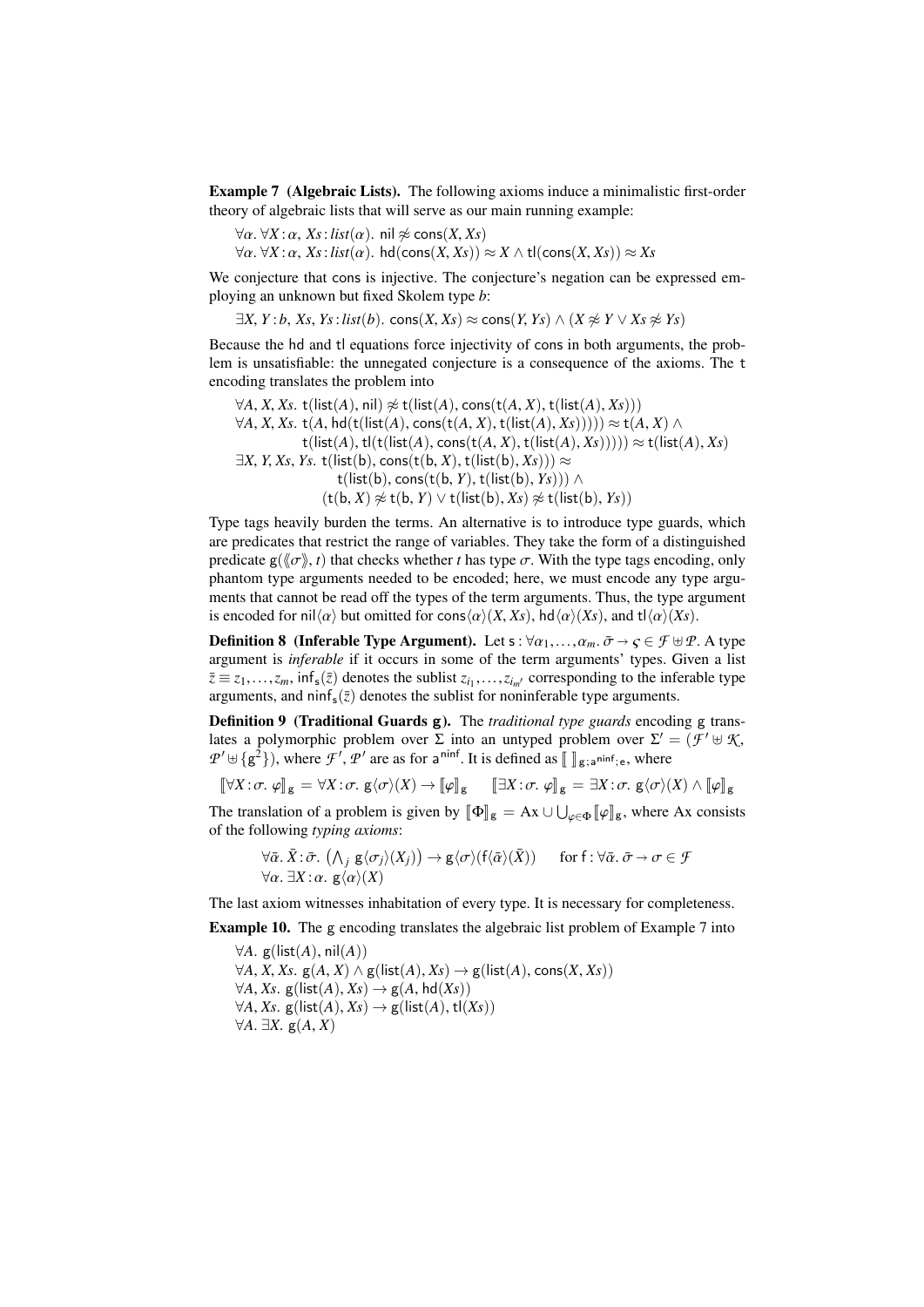$\forall A, X, Xs$ .  $g(A, X) \land g(\text{list}(A), Xs) \rightarrow \text{nil}(A) \not\approx \text{cons}(X, Xs)$  $\forall A, X, Xs.$  g(*A, X*) ∧ g(list(*A*), *Xs*)  $\rightarrow$  hd(cons(*X, Xs*)) ≈ *X* ∧ tl(cons(*X, Xs*)) ≈ *Xs* <sup>∃</sup>*X*, *<sup>Y</sup>*, *Xs*, *Ys*. <sup>g</sup>(b, *<sup>X</sup>*) <sup>∧</sup> <sup>g</sup>(b, *<sup>Y</sup>*) <sup>∧</sup> <sup>g</sup>(list(b), *Xs*) <sup>∧</sup> <sup>g</sup>(list(b), *Ys*) <sup>∧</sup>  $\text{cons}(X, Xs) \approx \text{cons}(Y, Ys) \land (X \not\approx Y \lor Xs \not\approx Ys)$ 

*Bibliographical Notes.* The earliest descriptions of type tags and type guards we are aware of are due to Enderton [\[11\]](#page-14-7) and Stickel [\[15\]](#page-14-1). Wick and McCune [\[18\]](#page-14-8) compare type arguments, tags, and guards in a monomorphic setting. Type arguments are reminiscent of System F; they are described by Meng and Paulson [\[13\]](#page-14-0), who also consider full type erasure and polymorphic type tags. Urban [\[17\]](#page-14-9) extended the untyped TPTP FOF syntax with dependent types to accommodate Mizar.

The intermediate verification language and tool Boogie 2 [\[12\]](#page-14-10) supports a restricted form of higher-rank polymorphism (with polymorphic maps), and its cousin Why3 [\[6\]](#page-14-11) provides rank-1 polymorphism. Both define translations to a monomorphic logic and handle interpreted types [\[7,](#page-14-12) [12\]](#page-14-10). One of the Boogie translations [\[12\]](#page-14-10) uses SMT triggers to prevent ill-typed instantiations. Bouillaguet et al. [\[8\]](#page-14-13) showed that full type erasure is sound if all types can be assumed to have the same cardinality and exploit this in the verification system Jahob. An alternative to encoding polymorphic types is to support them natively in the prover; this is ubiquitous in interactive theorem provers, but perhaps the only automatic prover that supports polymorphism is Alt-Ergo [\[5\]](#page-14-14).

## <span id="page-4-0"></span>3 Monotonicity-Based Type Encodings—The Monomorphic Case

Type tags and guards considerably increase the size of the problems passed to the automatic provers, with a dramatic impact on their performance. Most of the clutter can be removed by inferring monotonicity and soundly erasing type information based on the monotonicity analysis. Informally, a monotonic formula is one where, for any model of that formula, we can increase the size of the model while preserving satisfiability.

We focus on the monomorphic case, where the input problem contains no type variables or polymorphic symbols. Many of our definitions nonetheless handle the polymorphic case gracefully so that they can be reused in Section [4.](#page-8-0)

Before we start, let us define variants of the traditional t and g encodings that operate on monomorphic problems. The monomorphic encodings  $\tilde{t}$  and  $\tilde{g}$  coincide with t and g except that the polymorphic function  $t\langle\sigma\rangle(t)$  and predicate g $\langle\sigma\rangle(t)$  are replaced by type-indexed families of unary functions  $t_{\sigma}(t)$  and predicates  $g_{\sigma}(t)$ , as is customary in the literature [\[18\]](#page-14-8).

Definition 11 (Monotonicity). Let *S* be a set of ground types and Φ be a problem. The types in *S* are (*infinitely*) *monotonic* in Φ if for all models *M* of Φ, there exists a model  $\mathcal{M}'$  such that for all ground types  $\sigma$ ,  $[\![\sigma]\!]^{\mathcal{M}}$  is infinite if  $\sigma \in S$  and  $[\![\sigma]\!]^{\mathcal{M}'}] = [\![\sigma]\!]^{\mathcal{M}}$  and  $[\![\sigma]\!]^{\mathcal{M}'}$ *M* such that for an ground types *o*,  $\llbracket 0 \rrbracket$  is minime n *o* ∈ *S* and  $\llbracket 0 \rrbracket = \llbracket 0 \rrbracket$  and  $\llbracket 0 \rrbracket = \llbracket 0 \rrbracket$  is obterwise. A type *σ* is (*infinitely*) *monotonic* if  $\{\sigma\}$  is monotonic. The probl (*infinitely*) *monotonic* if all its types, taken together, are monotonic.

Our criterion, infinite monotonicity, subsumes the finite monotonicity of Claessen et al. The set {*monkey*, *banana*} is infinitely monotonic in Example [1,](#page-0-0) even though *banana* is not monotonic in the sense of Claessen et al. Another advantage of the new criterion is that it directly handles polymorphic signatures and infinitely many types.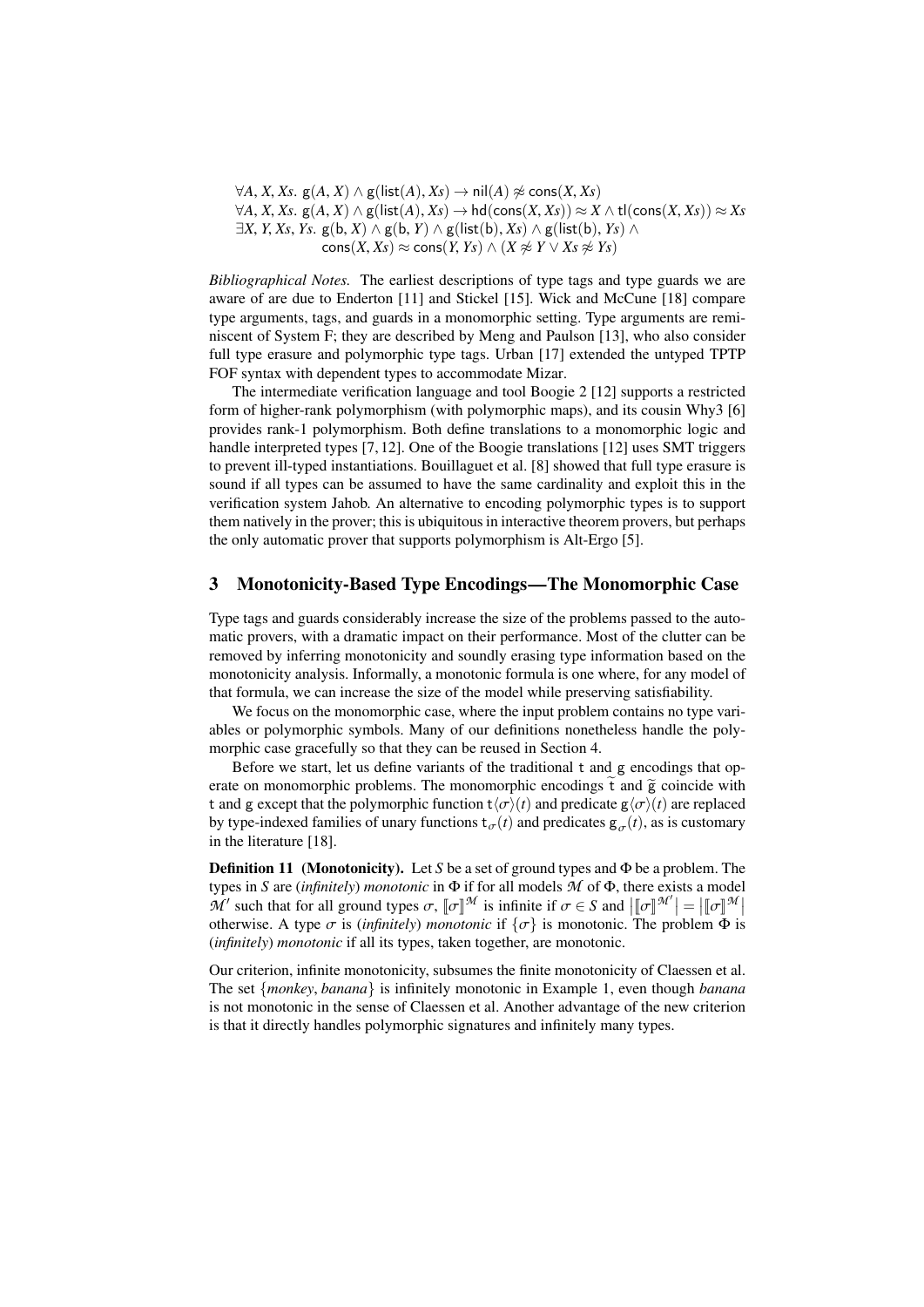Full type erasure is sound for monomorphic, monotonic problems. The intuition is that a model of such a problem can be extended into a model where all types are interpreted as sets of the same cardinality, which can be merged to yield an untyped model.

Claessen et al. introduced a simple calculus to infer finite monotonicity for monomorphic first-order logic [\[10\]](#page-14-2). The definition below generalises it from clause normal form to negation normal form. The calculus is based on the observation that a type  $\sigma$ must be monotonic if the problem expressed in NNF contains no positive literal of the form  $X^{\sigma} \approx t$  or  $t \approx X^{\sigma}$ , where *X* is universal. We call such an occurrence of *X* a naked occurrence. Naked variables are the only way to express upper bounds on the cardinality of types in first-order logic.

**Definition 12** (Naked Variable). The set of *naked variables*  $NV(\varphi)$  of a formula  $\varphi$  is defined as follows:

| $NV(p\langle\bar{\sigma}\rangle(\bar{t}))=\emptyset$                | $\text{NV}(t_1 \approx t_2) = \{t_1, t_2\} \cap \mathcal{V}$ |
|---------------------------------------------------------------------|--------------------------------------------------------------|
| $NV(\neg p\langle\bar{\sigma}\rangle(\bar{t}))=\emptyset$           | $NV(t_1 \not\approx t_2) = \emptyset$                        |
| $NV(\varphi_1 \wedge \varphi_2) = NV(\varphi_1) \cup NV(\varphi_2)$ | $NV(\forall X:\sigma, \varphi) = NV(\varphi)$                |
| $NV(\varphi_1 \vee \varphi_2) = NV(\varphi_1) \cup NV(\varphi_2)$   | $NV(\exists X:\sigma, \varphi) = NV(\varphi) - \{X\}$        |
|                                                                     |                                                              |

Variables of types other than  $\sigma$  are irrelevant when inferring whether  $\sigma$  is monotonic; a variable is problematic only if it occurs naked and has type  $\sigma$ . Annoyingly, a single naked variable of type  $\sigma$  will cause us to classify  $\sigma$  as possibly nonmonotonic.

We regain some precision by extending the calculus with an infinity analysis: trivially, all types with no finite models are monotonic. Abstracting over the specific anal-ysis used to detect infinite types (e.g. Infinox [\[9\]](#page-14-15)), we fix a set Inf( $\Phi$ ) of types whose interpretations are guaranteed to be infinite in all models of Φ. The monotonicity calculus takes  $Inf(\Phi)$  into account.

**Definition 13 (Monotonicity Calculus**  $\triangleright$ **).** Let  $\Phi$  be a monomorphic problem. A judgement  $\sigma \triangleright \varphi$  indicates that the ground type  $\sigma$  is inferred monotonic in  $\varphi \in \Phi$ . The *monotonicity calculus* consists of the following rules:

$$
\frac{\sigma \in \text{Inf}(\Phi)}{\sigma \triangleright \varphi} \qquad \frac{\text{NV}(\varphi) \cap \{X \mid X \text{ has type } \sigma\} = \emptyset}{\sigma \triangleright \varphi}
$$

Monotonic types can be soundly erased when translating from a monomorphic logic to an untyped logic. Nonmonotonic types in general cannot. Claessen et al. [\[10\]](#page-14-2) point out that adding sufficiently many protectors to a nonmonotonic problem will make it monotonic, after which its types can be erased. Thus the following general two-stage procedure translates monomorphic problems to untyped first-order logic:

- 1. Introduce protectors (tags or guards) without erasing any types:
	- (a) Introduce protectors for universal variables of possibly nonmonotonic types.
	- (b) If necessary, generate *typing axioms* for any function symbol whose result type is possibly nonmonotonic, to make it possible to remove protectors.
- 2. Erase all the types.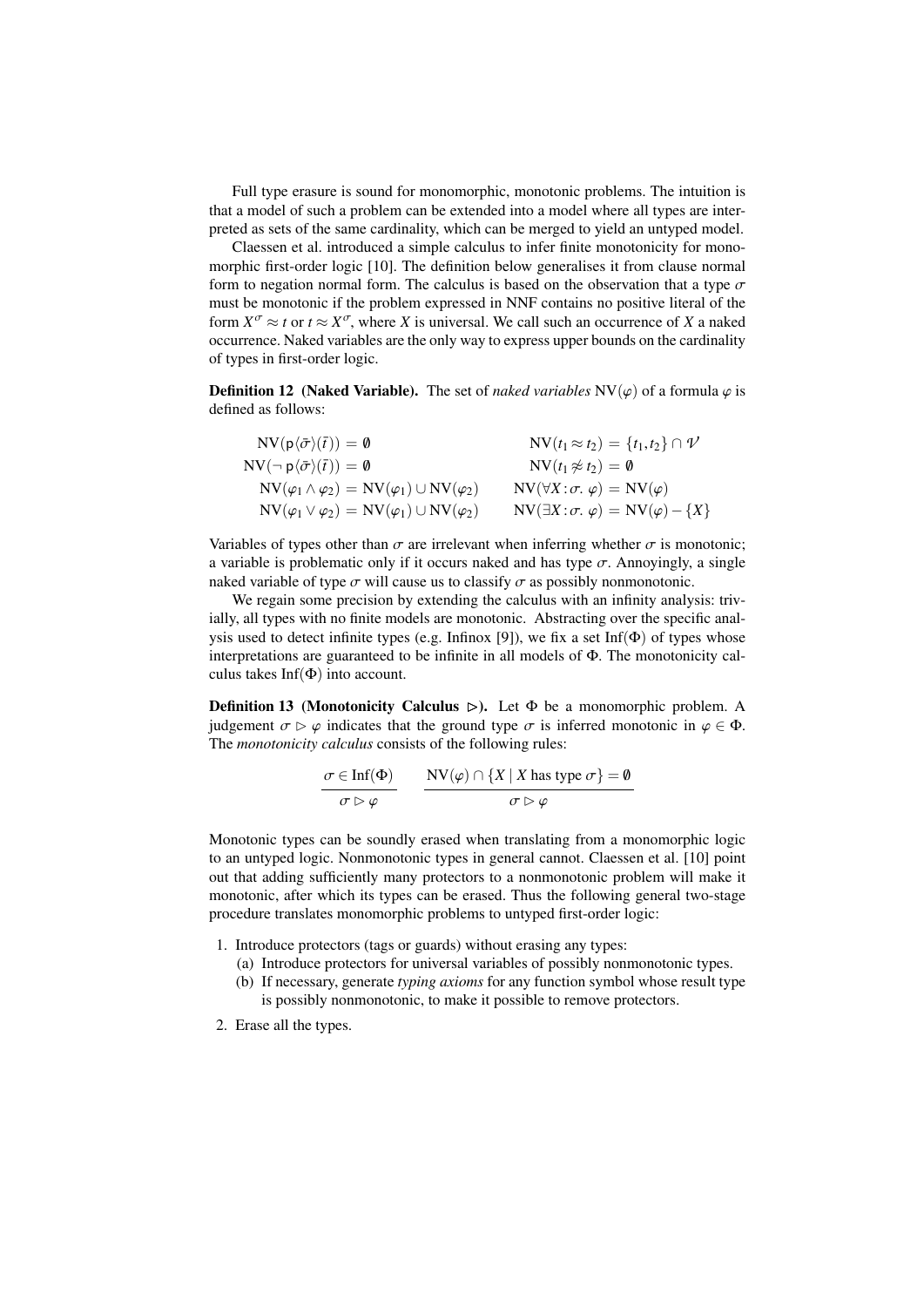The purpose of stage 1 is to make the problem monotonic while preserving satisfiability. This paves the way for the sound type erasure of stage 2.

The encoding  $\tilde{t}$ ?, due to Claessen et al., specialises this procedure for tags. It is similar to the traditional encoding  $\tilde{t}$  (the monomorphic t), except that it omits the tags for types that are inferred monotonic. By wrapping all naked variables (in fact, all terms) of possibly nonmonotonic types in a function term, stage 1 yields a monotonic problem.

Definition 14 (Lightweight Tags  $\tilde{t}$ ?). The *monomorphic lightweight type tags* encoding  $\tilde{t}$ ? translates a monomorphic problem  $\Phi$  over  $\Sigma$  into an untyped problem over  $\Sigma' = (\mathcal{F}' \cup \{t^1_{\sigma}\}, \mathcal{P}')$ , where  $\mathcal{F}', \mathcal{P}'$  are as for e. It is defined as  $\llbracket \ \rrbracket_{\tilde{\tau}^2; e}$ , where

$$
\llbracket f(\bar{t}) \rrbracket_{\tilde{\tau}?} = \lfloor f(\llbracket \bar{t} \rrbracket_{\tilde{\tau}?}) \rfloor \qquad \llbracket X \rrbracket_{\tilde{\tau}?} = \lfloor X \rfloor \qquad \text{with } \lfloor t^{\sigma} \rfloor = \begin{cases} t & \text{if } \sigma \triangleright \Phi \\ t_{\sigma}(t) & \text{otherwise} \end{cases}
$$

<span id="page-6-1"></span>**Example 15.** For a monomorphised version of Example [7,](#page-3-0) with  $\alpha$  instantiated by  $b$ , the monomorphic type corresponding to  $list(b)$  is monotonic by virtue of being infinite, whereas *b* cannot be inferred monotonic. The  $\tilde{t}$ ? encoding of the problem follows:

 $\forall X, Xs$ . nil<sub>b</sub> ≉ cons<sub>b</sub>(t<sub>b</sub>(*X*), *Xs*)

 $\forall X, Xs.$  t<sub>*b*</sub>(hd<sub>*b*</sub>(cons<sub>*b*</sub>(t<sub>*b*</sub>(*X*), *Xs*))) ≈ t<sub>*b*</sub>(*X*) ∧ tl<sub>*b*</sub>(cons<sub>*b*</sub>(t<sub>*b*</sub>(*X*), *Xs*)) ≈ *Xs* <sup>∃</sup>*X*, *<sup>Y</sup>*, *Xs*, *Ys*. cons*b*(t*b*(*X*), *Xs*) <sup>≈</sup> cons*b*(t*b*(*Y*), *Ys*) <sup>∧</sup> (t*b*(*X*) 6≈ <sup>t</sup>*b*(*Y*) <sup>∨</sup> *Xs* 6≈ *Ys*)

The  $\tilde{t}$ ? encoding treats all variables of the same type uniformly. Hundreds of axioms can suffer because of one unhappy formula that uses a type nonmonotonically (or in a way that cannot be inferred monotonic). To address this, we introduce a lighter encoding: if a universal variable does not occur naked in a formula, its tag can safely be omitted.<sup>[1](#page-6-0)</sup>

Our novel encoding  $\tilde{t}$ ?? protects only naked variables and introduces equations  $t_{\sigma}(f(\overline{X})^{\sigma}) \approx f(\overline{X})$  to add or remove tags around each function symbol f whose result type  $\sigma$  is possibly nonmonotonic, and similarly for existential variables.

Definition 16 (Featherweight Tags  $\tilde{\tau}$ ??). The *monomorphic featherweight type tags* encoding  $\tilde{t}$ ?? translates a monomorphic problem  $\Phi$  over  $\Sigma$  into an untyped problem over  $\Sigma'$ , where  $\Sigma'$  is as for  $\tilde{t}$ ?. It is defined as  $\llbracket \; \; \rVert_{\tilde{t}77;e}$ , where

$$
\llbracket t_1 \approx t_2 \rrbracket \tilde{\tau}_\mathcal{H} = \llbracket \llbracket t_1 \rrbracket \tilde{\tau}_\mathcal{H} \rrbracket \approx \llbracket \llbracket t_2 \rrbracket \tilde{\tau}_\mathcal{H} \rrbracket
$$
\n
$$
\llbracket \exists X : \sigma. \varphi \rrbracket \tilde{\tau}_\mathcal{H} = \exists X : \sigma. \begin{cases} \llbracket \varphi \rrbracket \tilde{\tau}_\mathcal{H} & \text{if } \sigma \rhd \Phi \\ \mathbf{t}_\sigma(X) \approx X \wedge \llbracket \varphi \rrbracket \tilde{\tau}_\mathcal{H} & \text{otherwise} \end{cases}
$$

with

$$
\lfloor t^{\sigma} \rfloor = \begin{cases} t & \text{if } \sigma \rhd \Phi \text{ or } t \text{ is not a universal variable} \\ t_{\sigma}(t) & \text{otherwise} \end{cases}
$$

The encoding is complemented by typing axioms:

 $\forall \bar{X} : \bar{\sigma} \cdot t_{\sigma}(f(\bar{X})) \approx f(\bar{X})$  for  $f : \bar{\sigma} \to \sigma \in \mathcal{F}$  such that  $\sigma \not\rhd \Phi$ <br> $\exists X : \sigma \cdot t_{\sigma}(X) \approx X$  for  $\sigma \not\rhd \Phi$  that is not the result typ  $\text{for } \sigma \not\triangleright \Phi \text{ that is not the result type of a symbol in } \mathcal{F}$ 

The side condition for the last axiom is a minor optimisation: it avoids asserting that  $\sigma$ is inhabited if the symbols in  $\mathcal F$  already witness  $\sigma$ 's inhabitation.

<span id="page-6-0"></span><sup>&</sup>lt;sup>1</sup> This is related to the observation that only paramodulation from or into a variable can cause ill-typed instantiations in a resolution prover [\[18\]](#page-14-8).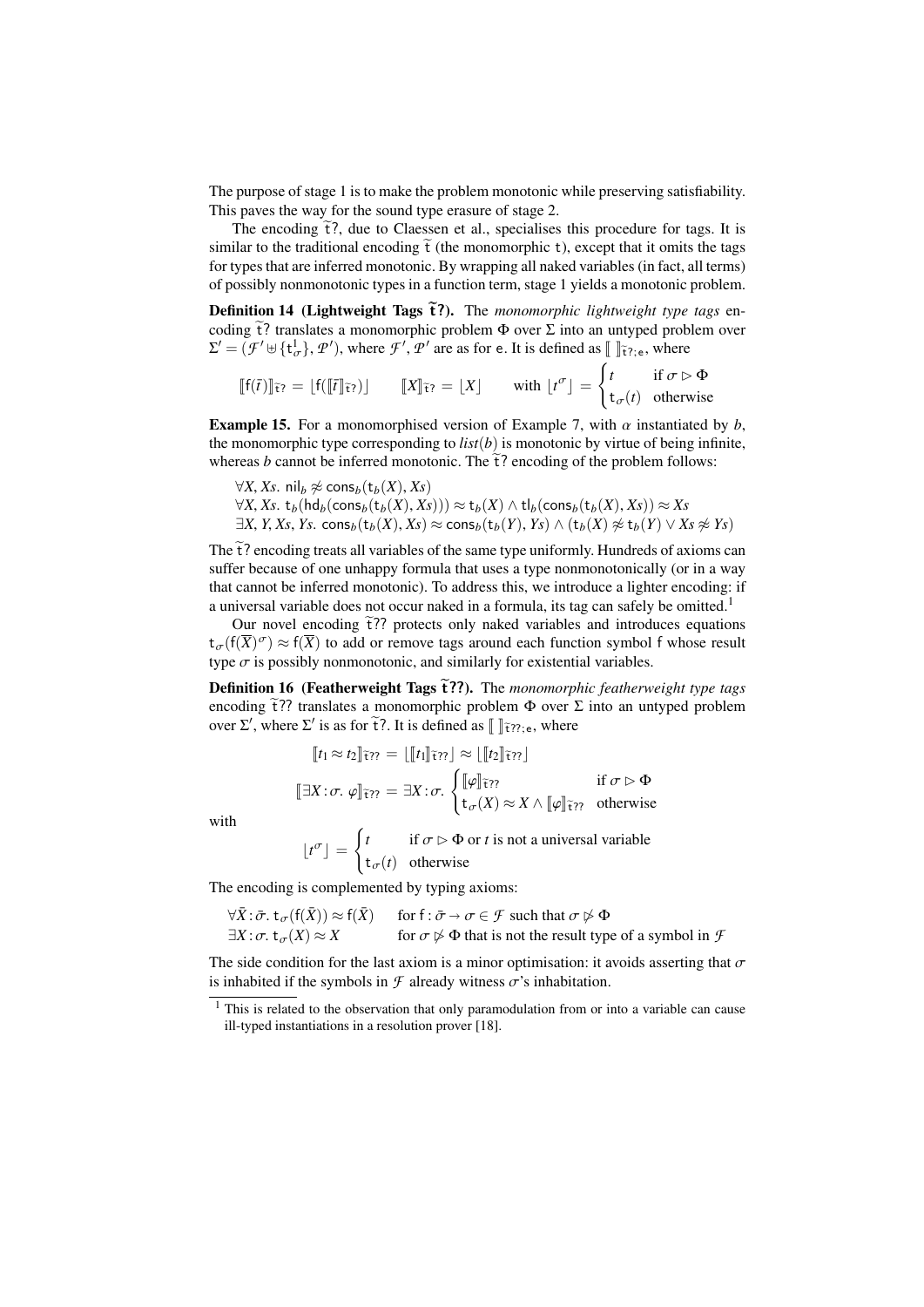**Example 17.** The  $\tilde{t}$ ?? encoding of Example [15](#page-6-1) requires fewer tags than  $\tilde{t}$ ?, at the cost of more type information (for hd and the existential variables of type *b*):

 $∀Xs. t<sub>b</sub>(hd<sub>b</sub>(Xs)) ≈ hd<sub>b</sub>(Xs)$ 

 $\forall X, Xs$ . nil<sub>b</sub> ≉ cons<sub>b</sub>(*X*, *Xs*) <sup>∀</sup>*X*, *Xs*. hd*b*(cons*b*(*X*, *Xs*)) <sup>≈</sup> <sup>t</sup>*b*(*X*) <sup>∧</sup> tl*b*(cons*b*(*X*, *Xs*)) <sup>≈</sup> *Xs*

<sup>∃</sup>*X*, *<sup>Y</sup>*, *Xs*, *Ys*. <sup>t</sup>*b*(*X*) <sup>≈</sup> *<sup>X</sup>* <sup>∧</sup> <sup>t</sup>*b*(*Y*) <sup>≈</sup> *<sup>Y</sup>* <sup>∧</sup> cons*b*(*X*, *Xs*) <sup>≈</sup> cons*b*(*Y*, *Ys*) <sup>∧</sup>  $(X \not\approx Y \vee X_s \not\approx Y_s)$ 

The  $\tilde{g}$ ? and  $\tilde{g}$ ?? encodings are defined analogously to  $\tilde{t}$ ? and  $\tilde{t}$ ?? but using type guards. The  $\tilde{g}$ ? encoding omits the guards for types that are inferred monotonic, whereas  $\tilde{g}$ ?? omits more guards that are not needed to make the intermediate problem monotonic.

Definition 18 (Lightweight Guards  $\tilde{g}$ ?). The *monomorphic lightweight type guards* encoding  $\tilde{g}$ ? translates a monomorphic problem  $\Phi$  over  $\Sigma$  into an untyped problem over  $\Sigma' = (\mathcal{F}', \mathcal{P}' \oplus \{g_{\sigma}^1\})$ , where  $\mathcal{F}', \mathcal{P}'$  are as for e. It is defined as  $[\![\ ]\mathbf{g}_?]$ ;e, where

$$
[\![\forall X \,:\, \sigma \,:\, \varphi]\!]_{\widetilde{\mathbf{g}}?} = \forall X \,:\, \sigma \cdot \begin{cases} [\![\varphi]\!]_{\widetilde{\mathbf{g}}?} & \text{if } \sigma \vartriangleright \Phi \\ \mathbf{g}_{\sigma}(X) \to [\![\varphi]\!]_{\widetilde{\mathbf{g}}?} & \text{otherwise} \end{cases}
$$
\n
$$
[\![\exists X \,:\, \sigma \,:\, \varphi]\!]_{\widetilde{\mathbf{g}}?} = \exists X \,:\, \sigma \cdot \begin{cases} [\![\varphi]\!]_{\widetilde{\mathbf{g}}?} & \text{if } \sigma \vartriangleright \Phi \\ \mathbf{g}_{\sigma}(X) \wedge [\![\varphi]\!]_{\widetilde{\mathbf{g}}?} & \text{otherwise} \end{cases}
$$

The encoding is complemented by typing axioms:

 $\forall \bar{X} : \bar{\sigma}$ .  $g_{\sigma}(f(\bar{X}))$  for  $f : \bar{\sigma} \to \sigma \in \mathcal{F}$  such that  $\sigma \not\rhd \Phi$ <br> $\exists X : \sigma$ .  $g_{\sigma}(X)$  for  $\sigma \not\rhd \Phi$  that is not the result typ  $\text{for } \sigma \not\triangleright \Phi \text{ that is not the result type of a symbol in } \mathcal{F}$ 

Example 19. The  $\tilde{g}$ ? encoding of Example [15](#page-6-1) is as follows:

<sup>∀</sup>*Xs*. <sup>g</sup>*<sup>b</sup>* (hd*b*(*Xs*))  $\forall X, Xs. g_b(X) \rightarrow \mathsf{nil}_b \not\approx \mathsf{cons}_b(X, Xs)$ <br>  $\forall X : b \ Xs \ g_a(X) \rightarrow \mathsf{hd}_b(\mathsf{cons}_b(X, Xs))$  $\forall X : b, Xs.$   $g_b(X) \rightarrow hd_b(\text{cons}_b(X, Xs)) \approx X \wedge tl_b(\text{cons}_b(X, Xs)) \approx Xs$ <br> $\exists X \; Y \; Xs \; Ys \; \sigma \cdot (X) \wedge \sigma \cdot (Y) \wedge \text{cons}_b(X, Xs) \approx \text{cons}_b(Y, Ys) \wedge (X \not\approx Ys)$  $\exists X, Y, X_s, Y_s.$   $\mathbf{g}_b(X) \land \mathbf{g}_b(Y) \land \text{cons}_b(X, X_s) \approx \text{cons}_b(Y, Y_s) \land (X \not\approx Y \lor X_s \not\approx Y_s)$ 

Our novel encoding  $\tilde{g}$ ?? omits the guards for variables that do no occur naked, regardless of whether they are of a monotonic type.

Definition 20 (Featherweight Guards  $\tilde{g}$ ??). The *monomorphic featherweight type guards* encoding  $\tilde{g}$ ?? is identical to the lightweight encoding  $\tilde{g}$ ? except that the condition "if  $\sigma \triangleright \Phi$ " in the  $\forall$  case is weakened to "if  $\sigma \triangleright \Phi$  or  $X \notin NV(\varphi)$ ".

**Example 21.** The  $\tilde{g}$ ?? encoding of the algebraic list problem is identical to  $\tilde{g}$ ? except that the nil<sub>b</sub>  $\approx$  cons<sub>b</sub> axiom does not have any guard.

Theorem 22 (Soundness and Completeness). *Let* Φ *be a monomorphic problem, and let*  $x \in {\tilde{\tau}}$ ?,  $\tilde{\tau}$ ??,  $\tilde{g}$ ???}. The problems  $\Phi$  *and*  $\Phi$ <sub>*x*:e</sub> *are equisatisfiable.* 

Section [4](#page-8-0) will show how to translate polymorphic types soundly and completely. If we are willing to sacrifice completeness, an easy way to extend  $\tilde{t}$ ?,  $\tilde{t}$ ??,  $\tilde{g}$ ?, and  $\tilde{g}$ ?? to polymorphism is to perform *finite monomorphisation*: heuristically instantiate all type variables with suitable ground types, taking as many copies of the formulas as desired. Finite monomorphisation is generally incomplete [\[7\]](#page-14-12), but by eliminating type variables it considerably simplifies the generated formulas, leading to very efficient encodings.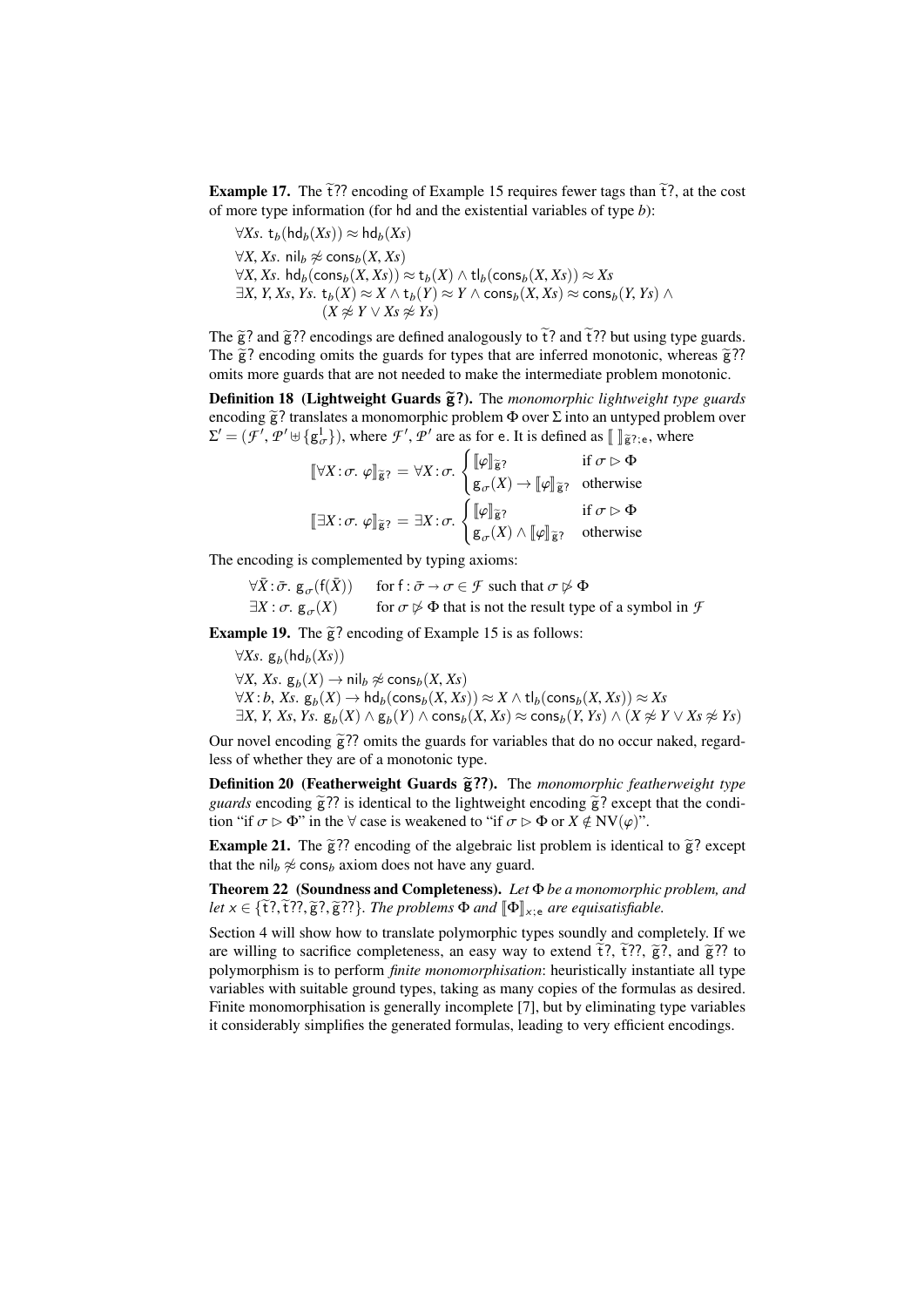#### <span id="page-8-0"></span>4 Complete Monotonicity-Based Encoding of Polymorphism

Finite monomorphisation is simple and effective, but its incompleteness can be a cause for worry, and its nonmodular nature makes it unsuitable for some applications that need to export an entire polymorphic theory independently of any conjecture. Here we adapt the monotonicity calculus and the monomorphic encodings to a polymorphic setting.

We start with a brief digression. With monotonicity-based encoding schemes, type arguments are needed to distinguish instances of polymorphic symbols. These additional arguments introduce clutter, which we can eliminate in some cases. The result is an optimised variant a<sup>ctor</sup> of the type arguments encoding a, which will serve as the foundation for t?, t??, g?, and g??. Consider a type sum( $\alpha$ ,  $\beta$ ) that is axiomatised to be freely constructed by inl :  $\alpha \to \text{sum}(\alpha, \beta)$  and inr :  $\beta \to \text{sum}(\alpha, \beta)$ . Regardless of  $\beta$ , inl must be interpreted as an injection from  $\alpha$  to sum( $\alpha$ ,  $\beta$ ). For a fixed  $\alpha$ , its interpretations for different  $\beta$  instances are isomorphic. As a result, it is safe to omit the type argument for β when encoding  $\text{inl}\langle\alpha,\beta\rangle$  and that for  $\alpha$  in  $\text{inr}\langle\alpha,\beta\rangle$  and  $\text{inl}\langle\alpha\rangle$ : *list*( $\alpha$ ). In general, the type arguments that can be omitted for constructors are precisely those that are noninferable in the sense of Definition [8.](#page-3-1) We call this encoding a<sup>ctor</sup>. The encodings presented below exploit the fact that  $[\![\Phi]\!]_a$ <sup>-tor</sup>;e is equisatisfiable to  $\Phi$  if  $\Phi$  is monotonic.<br>The polymorphic version of the monotonicity coloulus contures the insight that a

The polymorphic version of the monotonicity calculus captures the insight that a polymorphic type is monotonic if each of its common instances with the type of any naked variable is an instance of an infinite type.

**Definition 23** (Monotonicity Calculus  $\triangleright$ ). Let  $\Phi$  be a polymorphic problem. The *monotonicity calculus* consists of the single rule

$$
\forall X^{\tau} \in \text{NV}(\varphi). \text{ mgu}(\sigma, \tau) \in \text{Inf}^*(\varphi)
$$

$$
\sigma \vartriangleright \varphi
$$

where  $mgu(\sigma, \tau)$  is the most general unifier of  $\sigma$  and  $\tau$ , and Inf<sup>\*</sup>( $\varphi$ ) consists of all instances of all types in Inf<sup>( $\varphi$ </sup>) instances of all types in Inf( $\varphi$ ).

The polymorphic t? encoding can be seen as a hybrid between traditional tags (t) and monomorphic lightweight tags ( $\tilde{t}$ ?): as in t, tags take the form of a function  $t\langle\sigma\rangle(t)$ ; as in  $\tilde{t}$ ?, tags are omitted for types that are inferred monotonic.

The main novelty concerns the typing axioms. The  $\tilde{t}$ ? encoding omits all typing axioms for infinite types. In the polymorphic case, the infinite type  $\sigma$  might be an instance of a more general, potentially finite type for which tags are generated. For example, if  $\alpha$ is tagged (because it is possibly nonmonotonic) but its instance  $list(\alpha)$  is not (because it is infinite), there will be mismatches between tagged and untagged terms. Our solution is to add the typing axiom  $t\langle list(\alpha)\rangle(X_s) \approx X_s$ , which allows the prover to add or remove a tag for the infinite type  $list(\alpha)$ . Such an axiom is sound for any monotonic type.

Definition 24 (Lightweight Tags t?). The *polymorphic lightweight type tags* encoding t? translates a polymorphic problem  $\Phi$  over  $\Sigma$  into an untyped problem over  $\Sigma'$  =  $(\mathcal{F}' \cup \{t^2\}, \mathcal{P}')$ , where  $\mathcal{F}', \mathcal{P}'$  are as for a<sup>ctor</sup>. It is defined as  $[\ ]_{t^2; \, a^{\text{ctor}}; \, e}$ , where

$$
[\![f\langle\sigma\rangle(\bar{t})^\sigma]\!]_{\mathsf{t}?} = [f\langle\sigma\rangle([\![\bar{t}]\!]_{\mathsf{t}?})] \quad [\![X^\sigma]\!]_{\mathsf{t}?} = [X] \quad \text{with } \lfloor t^\sigma \rfloor = \begin{cases} t & \text{if } \sigma \triangleright \Phi \\ \mathsf{t}\langle\sigma\rangle(t) & \text{otherwise} \end{cases}
$$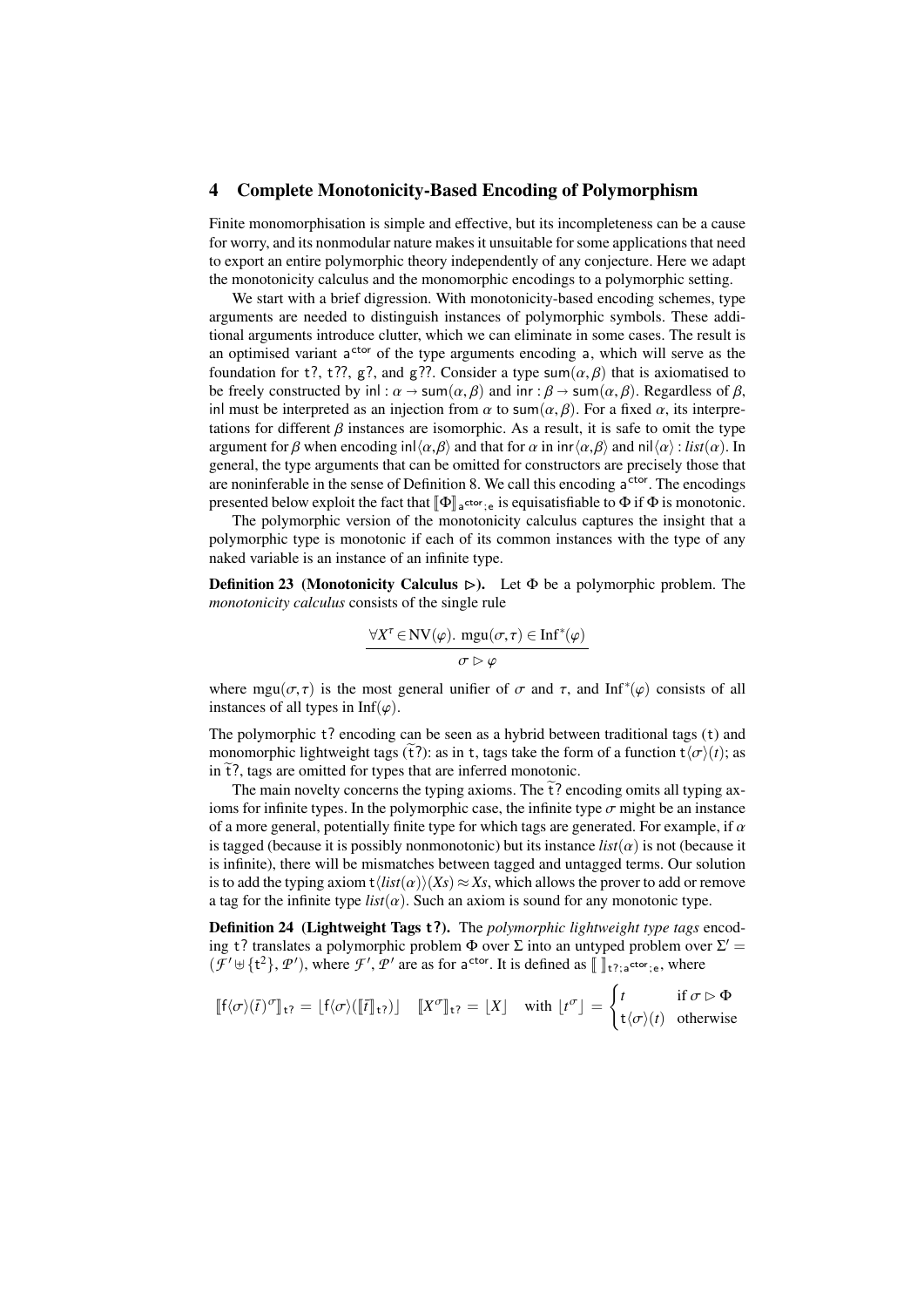The encoding is complemented by the following typing axioms, where  $\rho$  is a type substitution and TV( $\sigma \rho$ ) denotes the type variables of  $\sigma \rho$ :

$$
\forall TV(\sigma\rho). \ \forall X:\sigma\rho.\ t\langle\sigma\rho\rangle(X)\approx X \quad \text{ for } \sigma\rho \in \text{Inf}(\Phi) \text{ such that } \sigma \not\rhd \Phi
$$

The lighter encoding t?? protects only naked variables and introduces equations of the form  $t\langle\sigma\rangle(f\langle\bar{\alpha}\rangle(\overline{X})) \approx f\langle\bar{\alpha}\rangle(\overline{X})$  to add or remove tags around each function symbol f of a possibly nonmonotonic type  $\sigma$ , and similarly for existential variables.

Definition 25 (Featherweight Tags t??). The *polymorphic featherweight type tags* encoding t?? translates a polymorphic problem  $\Phi$  over  $\Sigma$  into an untyped problem over  $\Sigma'$ , where  $\Sigma'$  is as for t?. It is defined as  $\llbracket \; \rrbracket_{\text{t}?^;a^{\text{ctor}};e}$ , where

$$
\begin{aligned}\n\llbracket t_1 \approx t_2 \rrbracket_{\mathsf{t}} & \gamma = \lfloor \llbracket t_1 \rrbracket_{\mathsf{t}} & \gamma \rfloor \approx \lfloor \llbracket t_2 \rrbracket_{\mathsf{t}} & \gamma \rfloor \\
\llbracket \exists X : \sigma. \varphi \rrbracket_{\mathsf{t}} & \gamma = \exists X : \sigma. \begin{cases}\n\llbracket \varphi \rrbracket_{\mathsf{t}} & \gamma \\
\mathsf{t} \langle \sigma \rangle(X) \approx X \land \llbracket \varphi \rrbracket_{\mathsf{t}} & \gamma \end{cases} \text{ if } \sigma \triangleright \Phi\n\end{aligned}
$$

with

$$
\lfloor t^{\sigma} \rfloor = \begin{cases} t & \text{if } \sigma \rhd \Phi \text{ or } t \text{ is not a universal variable} \\ t \langle \sigma \rangle(t) & \text{otherwise} \end{cases}
$$

The encoding is complemented by typing axioms:

| $\forall \bar{\alpha} \ldotp \forall \bar{X} \ldotp \bar{\sigma} \ldotp t \langle \sigma \rangle (f \langle \bar{\alpha} \rangle (\bar{X})) \approx f \langle \bar{\alpha} \rangle (\bar{X})$ | for $f: \forall \bar{\alpha} \ldotp \bar{\sigma} \rightarrow \sigma \in \mathcal{F}$ such that $\exists \rho \ldotp \sigma \rho \not\triangleright \Phi$ |
|-----------------------------------------------------------------------------------------------------------------------------------------------------------------------------------------------|----------------------------------------------------------------------------------------------------------------------------------------------------------|
| $\forall TV(\sigma\rho)$ . $\forall X:\sigma\rho$ . $t\langle\sigma\rho\rangle(X) \approx X$                                                                                                  | for $\sigma \rho \in \text{Inf}(\Phi)$ such that $\sigma \not\triangleright \Phi$                                                                        |
| $\forall TV(\sigma)$ . $\exists X:\sigma \cdot t \langle \sigma \rangle(X) \approx X$                                                                                                         | for $\sigma \not\triangleright \Phi$ that is not an instance of the result                                                                               |
|                                                                                                                                                                                               | type of $f \in \mathcal{F}$ or a proper instance of $\tau \not\triangleright \Phi$                                                                       |

**Example 26.** In Example [7,](#page-3-0)  $list(\alpha)$  is infinite and hence monotonic, whereas  $\alpha$  and its instance *b* cannot be inferred monotonic. The t?? encoding of the problem follows:

 $∀A, Xs. t(A, hd(A, Xs)) ≈ hd(A, Xs)$  $∀A, Xs.$  t(list(*A*),  $Xs$ ) ≈  $Xs$  $\forall A. \exists X. t(A, X) \approx X$  $∀A, X, Xs.$  nil  $≠$  cons(*A*, *X*, *Xs*)  $\forall A, X, Xs.$  hd(*A*, cons(*A*, *X*, *Xs*)) ≈ t(*A*, *X*) ∧ tl(*A*, cons(*A*, *X*, *Xs*)) ≈ *Xs*  $\exists X, Y, X_s, Y_s$ . t(b, *X*) ≈ *X* ∧ t(b, *Y*) ≈ *Y* ∧  $\cos(b, X, X_s) \approx \cos(b, Y, Y_s) \wedge (X \not\approx Y \vee X_s \not\approx Y_s)$ 

Analogously to t?, the g? encoding is best understood as a hybrid between traditional guards (g) and monomorphic lightweight guards ( $\tilde{g}$ ?): as in g, guards take the form of a predicate  $g\langle\sigma\rangle(t)$ ; as in  $\tilde{g}$ ?, guards are omitted for types that are inferred monotonic.

Once again, the main novelty concerns the typing axioms. The  $\tilde{g}$ ? encoding omits all typing axioms for infinite types. In the polymorphic case, the infinite type  $\sigma$  might be an instance of a more general, potentially finite type for which guards are generated. Our solution is to add the typing axiom  $g\langle\sigma\rangle(X)$ , which allows the prover to discharge any guard for the infinite type  $\sigma$ .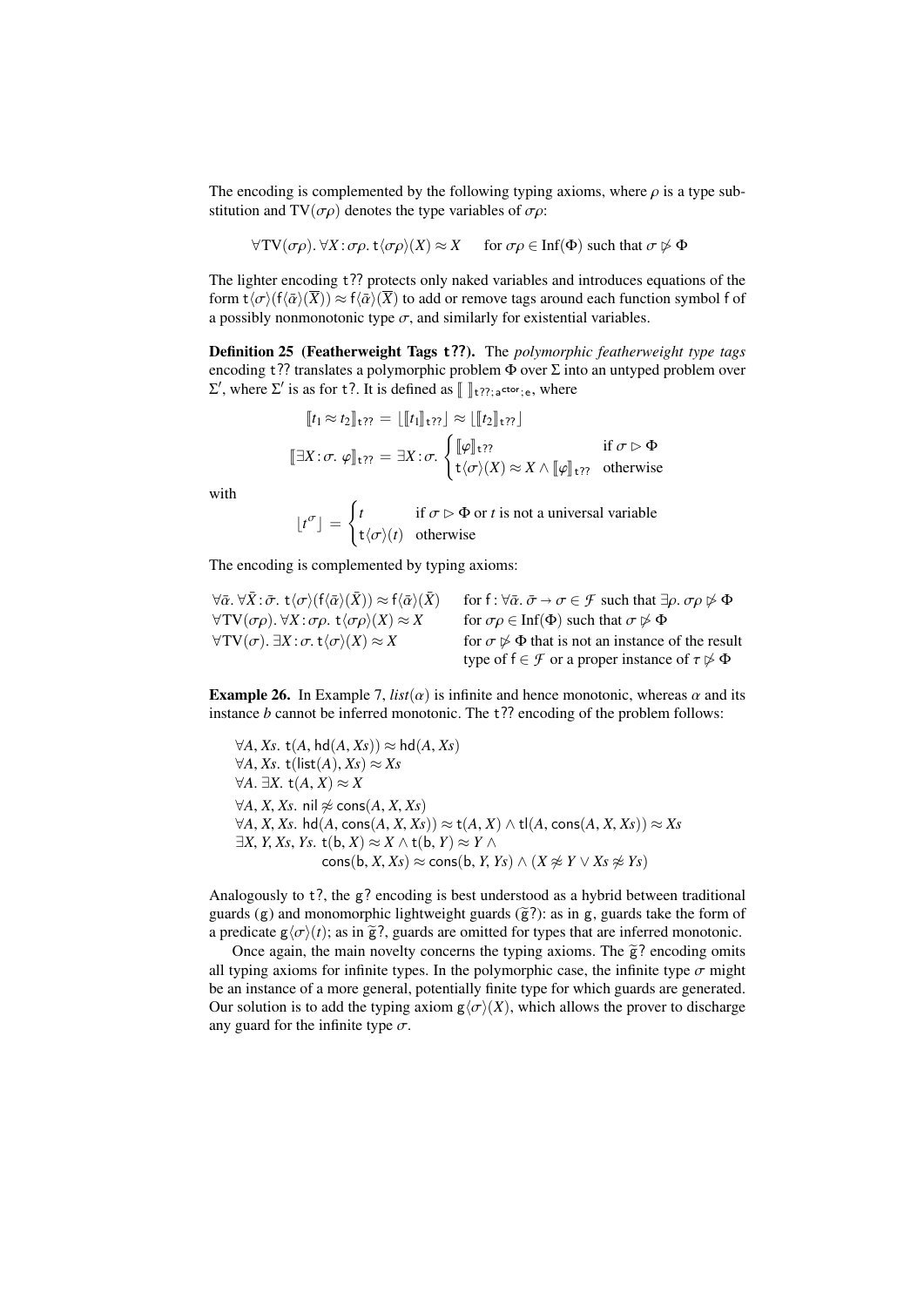Definition 27 (Lightweight Guards g?). The *polymorphic lightweight type guards* encoding g? translates a polymorphic problem  $\Phi$  over  $\Sigma$  into an untyped problem over  $\Sigma' = (\mathcal{F}', \mathcal{P}' \cup \{g^2\})$ , where  $\mathcal{F}', \mathcal{P}'$  are as for a<sup>ctor</sup>. It is defined as  $[\]_{g^2; a^{\text{ctor}}; e}$ , where

$$
\begin{aligned}\n\llbracket \forall X : \sigma. \varphi \rrbracket_{g?} &= \forall X : \sigma. \begin{cases}\n\llbracket \varphi \rrbracket_{g?} & \text{if } \sigma \triangleright \Phi \\
\llbracket \varphi \wedge \rangle(X) \rightarrow \llbracket \varphi \rrbracket_{g?} & \text{otherwise}\n\end{cases} \\
\llbracket \exists X : \sigma. \varphi \rrbracket_{g?} &= \exists X : \sigma. \begin{cases}\n\llbracket \varphi \rrbracket_{g?} & \text{if } \sigma \triangleright \Phi \\
\llbracket \varphi \rrbracket_{g?} & \text{if } \sigma \triangleright \Phi\n\end{cases}\n\end{aligned}
$$

The encoding is complemented by typing axioms:

| $\forall \bar{\alpha} \ldotp \forall \bar{X} \ldotp \bar{\sigma} \ldotp \mathsf{g} \langle \sigma \rangle (\mathsf{f} \langle \bar{\alpha} \rangle (\bar{X}))$ | for $f: \forall \bar{\alpha} \ldotp \bar{\sigma} \rightarrow \sigma \in \mathcal{F}$ such that $\exists \rho \ldotp \sigma \rho \not\triangleright \Phi$         |
|----------------------------------------------------------------------------------------------------------------------------------------------------------------|------------------------------------------------------------------------------------------------------------------------------------------------------------------|
| $\forall TV(\sigma\rho)$ . $\forall X:\bar{\sigma}\rho$ . $g\langle \sigma\rho\rangle(X)$                                                                      | for $\sigma \rho \in \text{Inf}(\Phi)$ such that $\sigma \not\triangleright \Phi$                                                                                |
| $\forall TV(\sigma)$ . $\exists X : \sigma$ . $g\langle \sigma \rangle(X)$                                                                                     | for $\sigma \not\triangleright \Phi$ that is not an instance of the result<br>type of $f \in \mathcal{F}$ or a proper instance of $\tau \not\triangleright \Phi$ |

The featherweight cousin is a straightforward generalisation of g?.

Definition 28 (Featherweight Guards g??). The *polymorphic featherweight type guards* encoding g?? is identical to the lightweight encoding g? except that the condition "if  $\sigma \triangleright \Phi$ " in the  $\forall$  case is weakened to "if  $\sigma \triangleright \Phi$  or  $X \notin NV(\varphi)$ ".

Example 29. The g?? encoding of Example [7](#page-3-0) follows:

<sup>∀</sup>*A*, *Xs*. <sup>g</sup>(*A*, hd(*A*, *Xs*)) <sup>∀</sup>*A*, *Xs*. <sup>g</sup>(list(*A*), *Xs*)  $∀A, X, Xs.$  nil  $≉$  cons(*A*, *X*, *Xs*)  $\forall A, X, Xs.$  g( $A, X$ ) → hd( $A$ , cons( $A, X, Xs$ )) ≈  $X \wedge$  tl( $A$ , cons( $A, X, Xs$ )) ≈  $Xs$  $\exists X, Y, Xs, Ys.$  g(b,*X*) ∧ g(b,*Y*) ∧ cons(b,*X*,*Xs*) ≈ cons(b, *Y*, *Ys*) ∧ (*X*  $\not\approx$  *Y* ∨ *Xs*  $\not\approx$  *Ys*)

Theorem 30 (Soundness and Completeness). *Let* Φ *be a polymorphic problem, and*  $let \times \in \{t?, t?, g?, g??\}$ . The problems  $\Phi$  and  $[\![\Phi]\!]_{\times; a}$ ctor<sub>;e</sub> are equisatisfiable.

### <span id="page-10-0"></span>5 Alternative, Cover-Based Encoding of Polymorphism

An issue with  $t$ ?,  $t$ ??,  $g$ ?, and  $g$ ?? is that they clutter the generated problem with type arguments. In that respect, the traditional t and g encodings are superior—t omits all non-phantom type arguments, and g omits all inferable type arguments. This would be unsound for the monotonicity-based encodings, because these leave out many of the protectors that implicitly "carry", or "cover", the type arguments in the traditional encodings. Nonetheless, an alternative is possible: by keeping more protectors around, we can omit inferable type arguments.

**Definition 31 (Cover).** Let  $s : \forall \bar{\alpha} \cdot \bar{\sigma} \rightarrow \varsigma \in \mathcal{F} \oplus \mathcal{P}$ . A (*type argument*) *cover*  $C \subseteq$  $\{1,\ldots,|\bar{\sigma}|\}$  for s is a set of term argument indices such that any inferable type argument can be inferred from a term argument whose index is in  $C$ . We let Cover, denote an arbitrary but fixed minimal cover of s.

For example,  $\{1\}$  and  $\{2\}$  are minimal covers for cons :  $\forall \alpha$ .  $\alpha \times list(\alpha) \rightarrow list(\alpha)$ , and  $\{1,2\}$  is also a cover. As canonical cover, we arbitrarily choose Cover<sub>cons</sub> =  $\{1\}$ .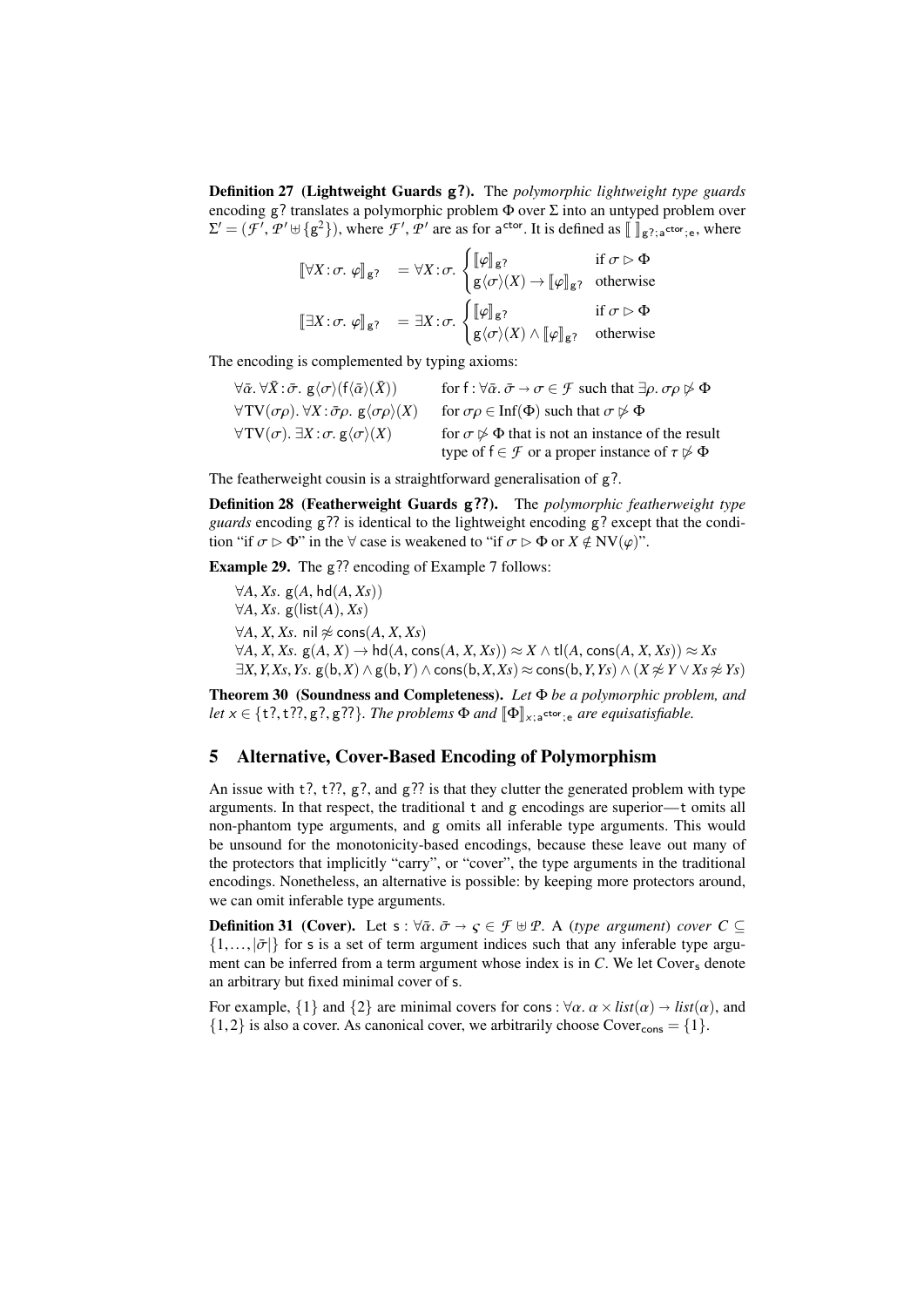The encodings  $t@$  and  $g@$  introduced below ensure that each argument that is part of its enclosing function or predicate's cover has a unique type, from which the omitted type arguments can be inferred. For example,  $\mathfrak{t} \mathfrak{Q}$  translates the term cons $\langle \alpha \rangle(X, X_s)$  to  $\cos(t(A, X), X_s)$  with a type tag around *X*, effectively preventing an ill-typed instantiation of *X* that would result in the wrong type argument being inferred. We call variables that occur in their enclosing symbol's cover "undercover variables". They can be seen as a generalisation of naked variables to arbitrary predicate and function symbols.

**Definition 32** (Undercover Variable). The set of *undercover variables*  $UV(\varphi)$  of a formula  $\varphi$  is defined by the equations

$$
UV(f\langle \bar{\sigma} \rangle(\bar{t})) = [\bar{t}]_f \cup UV(\bar{t})
$$
  
\n
$$
UV(\rho \langle \bar{\sigma} \rangle(\bar{t})) = [\bar{t}]_p \cup UV(\bar{t})
$$
  
\n
$$
UV(t_1 \approx t_2) = (\{t_1, t_2\} \cap \mathcal{V}) \cup UV(t_1, t_2)
$$
  
\n
$$
UV(\neg \rho \langle \bar{\sigma} \rangle(\bar{t})) = [\bar{t}]_p \cup UV(\bar{t})
$$
  
\n
$$
UV(t_1 \not\approx t_2) = UV(t_1, t_2)
$$
  
\n
$$
UV(\varphi_1 \wedge \varphi_2) = UV(\varphi_1, \varphi_2)
$$
  
\n
$$
UV(\forall X : \sigma, \varphi) = UV(\varphi)
$$
  
\n
$$
UV(\varphi_1 \vee \varphi_2) = UV(\varphi_1, \varphi_2)
$$
  
\n
$$
UV(\exists X : \sigma, \varphi) = UV(\varphi) - \{X\}
$$

where  $\lfloor \bar{t} \rfloor_s = \{ t_j \mid j \in \text{Cover}_s \} \cap \mathcal{V}$  and  $\text{UV}(\bar{t}) = \bigcup_j \text{UV}(t_j)$ .

The cover-based encoding  $t@$  is similar to the traditional encoding t, except that it tags only undercover occurrences of variables and requires typing axioms.

Definition 33 (Cover Tags t@). The *polymorphic cover-based type tags* encoding t@ translates a polymorphic problem over  $\Sigma$  into an untyped problem over  $\Sigma' = (\mathcal{F}' \uplus \mathcal{K} \uplus \mathcal{F}')$  $\{t^2\}$ , *P'*), where *F'*, *P'* are as for a<sup>ninf</sup>. It is defined as  $\llbracket \ \rrbracket_{t\mathcal{Q};a^{\text{minf}};e}$ , where

$$
\begin{aligned}\n[\![f(\bar{\sigma})(\bar{t})]\!]_{t\mathbf{0}} &= f(\bar{\sigma})(\llbracket [\![f]\!]_{t\mathbf{0}}]_{f}) & [\![t_{1} \approx t_{2}]\!]_{t\mathbf{0}} &= [\![[t_{1}]\!]_{t\mathbf{0}}]_{\approx} \approx [\![[t_{2}]\!]_{t\mathbf{0}}]_{\approx} \\
[\![p(\bar{\sigma})(\bar{t})]\!]_{t\mathbf{0}} &= p(\bar{\sigma})(\llbracket [\![\bar{t}]\!]_{t\mathbf{0}}]_{p}) & [\![\exists X:\sigma,\varphi]\!]_{t\mathbf{0}} &= \exists X:\sigma,\ t\langle\sigma\rangle(X) \approx X \wedge [\![\varphi]\!]_{t\mathbf{0}} \\
[\![\neg p(\bar{\sigma})(\bar{t})]\!]_{t\mathbf{0}} &= \neg p(\bar{\sigma})(\llbracket [\![\bar{t}]\!]_{t\mathbf{0}}]_{p})\n\end{aligned}
$$

The auxiliary function  $\lfloor (t_1^{\sigma_1},...,t_n^{\sigma_n}) \rfloor_s$  returns a vector  $(u_1,...,u_n)$  such that

$$
u_j = \begin{cases} t_j & \text{if } j \notin \text{Cover}_\mathsf{s} \text{ or } t_j \text{ is not a universal variable} \\ t \langle \sigma_j \rangle (t_j) & \text{otherwise} \end{cases}
$$

taking Cover≈ = {1,2}. The encoding is complemented by typing axioms:

$$
\forall \bar{\alpha}. \forall \bar{X}: \bar{\sigma}. t \langle \sigma \rangle (f \langle \bar{\alpha} \rangle (\lfloor \bar{X} \rfloor_f)) \approx f \langle \bar{\alpha} \rangle (\lfloor \bar{X} \rfloor_f) \quad \text{for } f: \forall \bar{\alpha}. \bar{\sigma} \to \sigma \in \mathcal{F}
$$
  

$$
\forall \alpha. \exists X: \alpha. t \langle \alpha \rangle (X) \approx X
$$

Example 34. The t@ encoding of Example [7](#page-3-0) is as follows:

 $∀A. t(list(A), nil(A)) ≈ nil(A)$  $∀A, X, Xs, t(list(A), cons(t(A, X), Xs)) ≈ cons(t(A, X), Xs)$  $∀A, Xs.$  t(list(*A*), hd(t(list(*A*), *Xs*))) ≈ hd(t(list(*A*), *Xs*))  $∀A, Xs. t(A, tI(t(list(A), Xs))) ≈ tI(t(list(A), Xs))$  $∀A, X, Xs.$  nil $(A)$   $\napprox$  cons(t $(A, X), Xs$ )  $\forall A, X, Xs.$  hd(cons(t(*A*, *X*), *Xs*)) ≈ t(*A*, *X*) ∧ tl(cons(t(*A*, *X*), *Xs*)) ≈ t(list(*A*), *Xs*) <sup>∃</sup>*X*, *<sup>Y</sup>*, *Xs*, *Ys*. <sup>t</sup>(b, *<sup>X</sup>*) <sup>≈</sup> *<sup>X</sup>* <sup>∧</sup> <sup>t</sup>(b, *<sup>Y</sup>*) <sup>≈</sup> *<sup>Y</sup>* <sup>∧</sup> <sup>t</sup>(list(b), *Xs*) <sup>≈</sup> *Xs* <sup>∧</sup> <sup>t</sup>(list(b), *Ys*) <sup>≈</sup> *Ys* <sup>∧</sup>  $\text{cons}(X, Xs) \approx \text{cons}(Y, Ys) \land (X \not\approx Y \lor Xs \not\approx Ys)$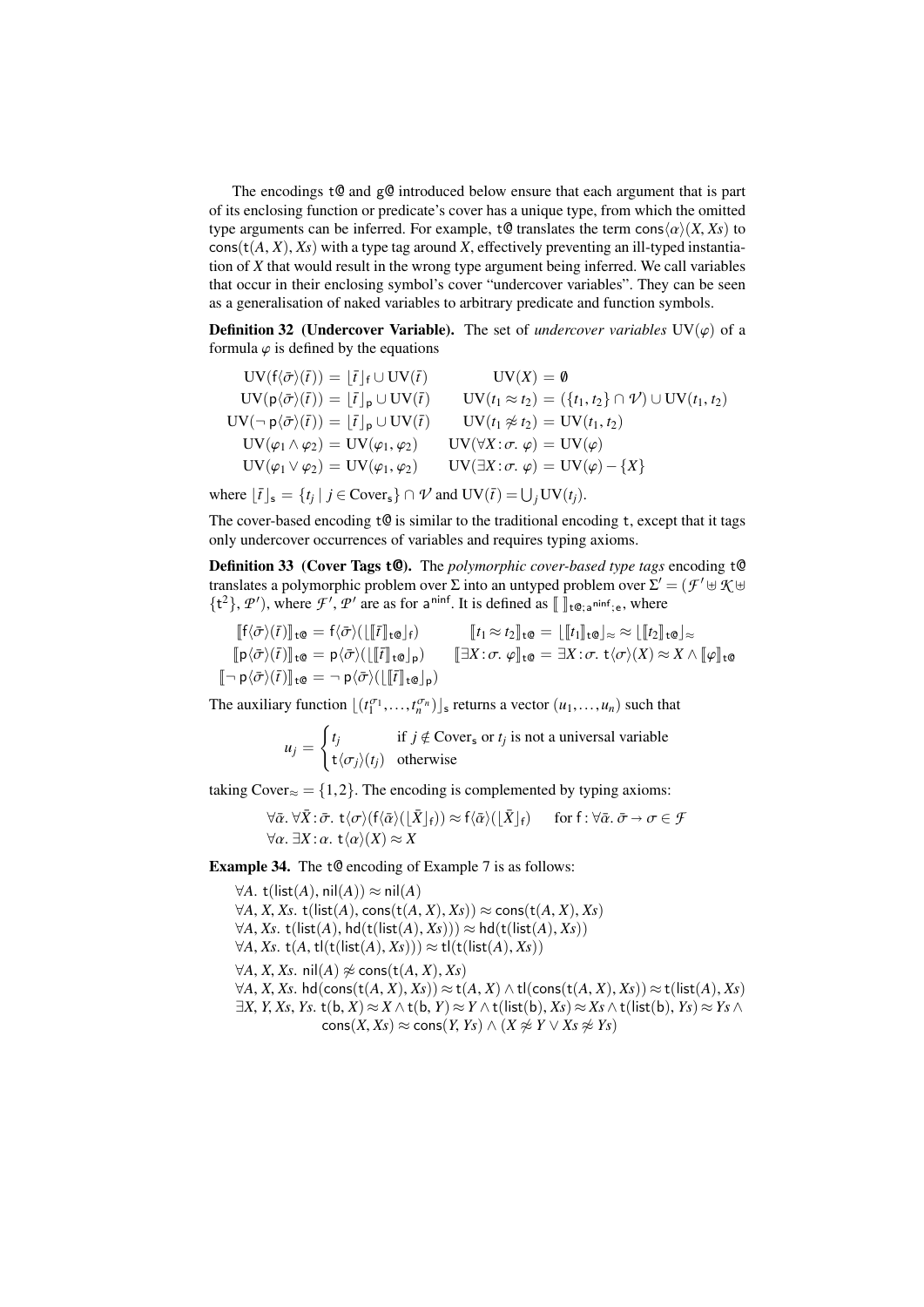Definition 35 (Cover Guards g@). The *polymorphic cover-based type guards* encoding g@ is identical to the traditional g encoding except for the  $\forall$  case:

$$
[\![\forall X \colon \sigma. \varphi]\!]_{\mathsf{g}\mathsf{Q}} = \forall X \colon \sigma. \begin{cases} [\![\varphi]\!]_{\mathsf{g}\mathsf{Q}} & \text{if } X \notin \mathrm{UV}(\varphi) \\ \mathsf{g}\langle \sigma \rangle(X) \to [\![\varphi]\!]_{\mathsf{g}\mathsf{Q}} & \text{otherwise} \end{cases}
$$

The encoding is complemented by typing axioms:

$$
\forall \bar{\alpha}. \bar{X} : \bar{\sigma}. (\wedge_{j \in \text{Cover}_{f}} g\langle \sigma_{j} \rangle(X_{j})) \rightarrow g\langle \sigma \rangle(f\langle \bar{\alpha} \rangle(\bar{X})) \quad \text{for } f : \forall \bar{\alpha}. \bar{\sigma} \rightarrow \sigma \in \mathcal{F}
$$
  

$$
\forall \alpha. \exists X : \alpha. g\langle \alpha \rangle(X)
$$

**Example 36.** The g@ encoding of the algebraic list problem is identical to the g encoding (Example [10\)](#page-3-2), except that the guard on *Xs* is omitted in two of the axioms:

 $∀A, X, Xs. g(A, X) → g(list(A), cons(X, Xs))$  $∀A, X, Xs. g(A, X) → nil(A) ∉ cons(X, Xs)$ 

Theorem 37 (Soundness and Completeness). *Let* Φ *be a polymorphic problem, and*  $let\ \bar{x} \in \{ \pm \mathbb{Q}; \mathsf{a}^{\text{minf}}, \, \mathsf{g}\mathbb{Q}; \mathsf{a}^{\text{minf}} \}$ . The problems  $\Phi$  and  $[\![ \Phi ]\!]_{\bar{x};\mathsf{e}}$  are equisatisfiable.

### <span id="page-12-0"></span>6 Evaluation

To evaluate the type encodings described in this paper, we put together a set of 1000 polymorphic first-order problems originating from 10 existing Isabelle theories, translated with Sledgehammer's help. Our test data are publicly available [\[1\]](#page-14-16).

The problems include up to 500 heuristically selected facts. We evaluated each type encoding with five modern automatic provers: E 1.6, iProver 0.99, SPASS 3.8ds, Vampire 2.6, and Z3 4.0. To make the evaluation more informative, we also tested the provers' native support for monomorphic types where it is available; it is referred to as  $\tilde{n}$ . Each prover was invoked with the set of options we had previously determined worked best for Sledgehammer.<sup>[2](#page-12-1)</sup> The provers were granted 20 seconds of CPU time per problem on one core of a 3.06 GHz Dual-Core Intel Xeon processor. To avoid giving the unsound encodings an unfair advantage, for these proof search was followed by a certification phase that attempted to re-find the proof using a combination of sound encodings, based on its referenced facts. This phase slightly penalises the unsound encodings by rejecting a few sound proofs, but such is the price of unsoundness.

Figure [1](#page-13-0) gives, for each combination of prover and encoding, the number of solved problems. Rows marked with  $\sim$  concern the monomorphic encodings. The encodings  $\tilde{a}$ ,  $\tilde{a}$  and  $\tilde{a}$  and  $\tilde{a}$  and  $\tilde{a}$  and  $\tilde{a}$  and  $\tilde{a}$  and  $\tilde{a}$  and  $\tilde{a}$  and  $\tilde{a}$  and  $\tilde{a}$  and  $\tilde{e}^{\text{ctor}}$ ,  $\tilde{t} \mathcal{Q}$ , and  $\tilde{g} \mathcal{Q}$  are omitted; the first two coincide with  $\tilde{e}$ , whereas  $\tilde{t} \mathcal{Q}$  and  $\tilde{g} \mathcal{Q}$  are identical to versions of  $\tilde{t}$   $\tilde{t}$ ? and  $\tilde{g}$ ?? that treat all tical to versions of  $\tilde{t}$ ?? and  $\tilde{g}$ ?? that treat all types as possibly nonmonotonic. Among the encodings to untyped first-order logic, the monomorphic featherweight encoding  $\tilde{g}$ ?? performed best overall. It even outperformed Vampire's recently added native types  $(\tilde{n})$ . Among the polymorphic encodings, our novel monotonicity-based and cover-based encodings (t?, t??, t $(0, g$ ?,  $g$ ??, and  $g$  $(0)$ , with the exception of t $(0, \text{constitute a substantial})$ improvement over the traditional sound schemes (t and g).

<span id="page-12-1"></span><sup>&</sup>lt;sup>2</sup> The setup for E was suggested by Stephan Schulz and includes the little known "symbol offset" weight function. We ran iProver with the default setup, SPASS in Isabelle mode, Vampire in CASC mode, and Z3 in TPTP mode with model-based quantifier instantiation enabled.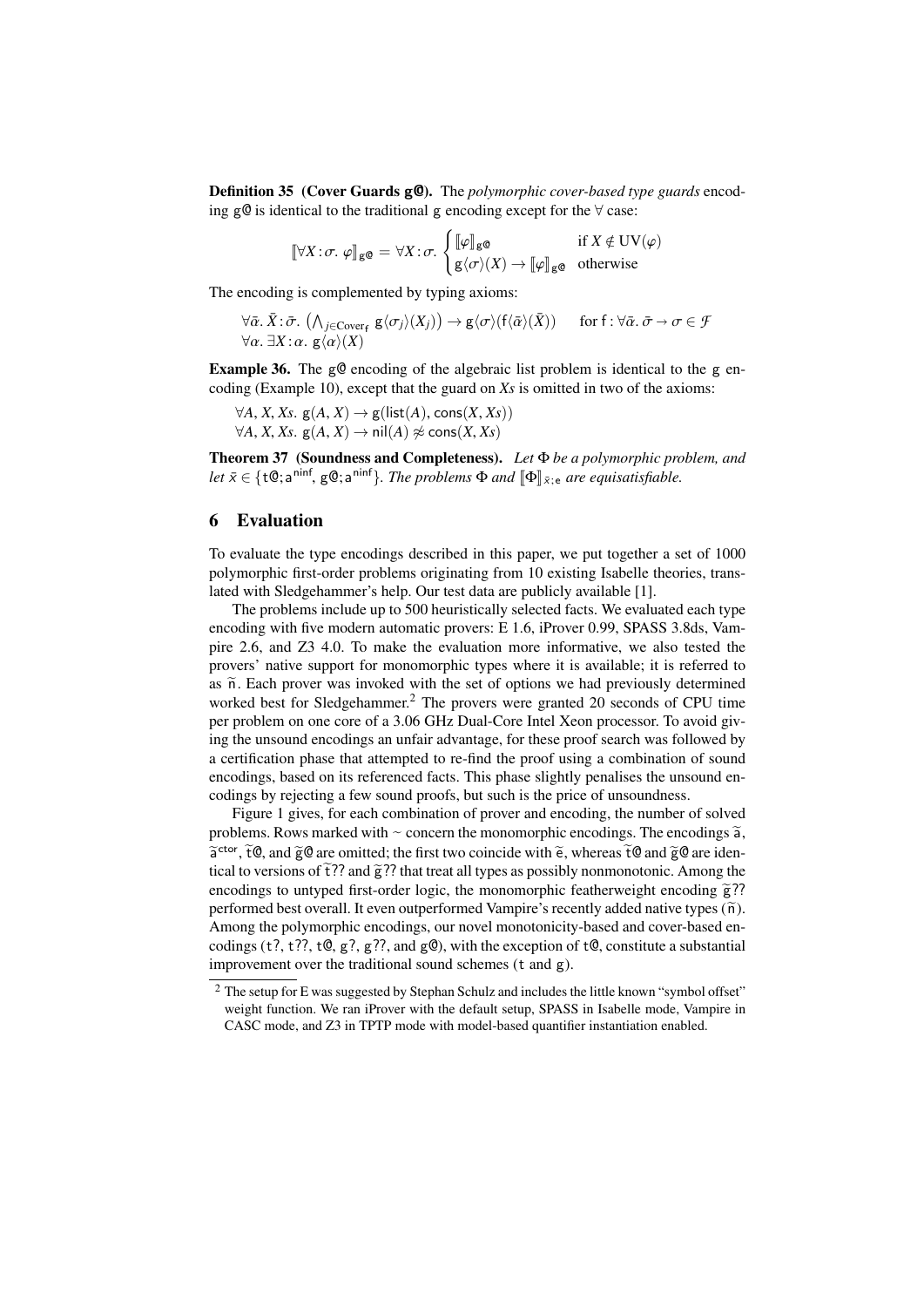|              | e   |                          | t | $t$ ? $t$ ?? $t$ @ |                 |  | g g? g?? g $\Theta$ |            | n              |
|--------------|-----|--------------------------|---|--------------------|-----------------|--|---------------------|------------|----------------|
| E            |     | 116 361                  |   | 263 275 347 228    |                 |  | 216 344 349 262     |            |                |
|              | 393 |                          |   | 328 390 397 -      |                 |  | $337,393,401$ -     |            |                |
| iProver      |     | 243 212                  |   |                    | 231 202 262 135 |  | 140 242 257 169     |            |                |
|              | 210 | $\overline{\phantom{a}}$ |   | $243\,246\,245$ -  |                 |  | $180247241 -$       |            |                |
| <b>SPASS</b> |     | 131 292                  |   | 262 245 299 164    |                 |  | 164 283 296 208     |            |                |
|              | 331 |                          |   | $293,326,330 -$    |                 |  | 237 320 334         | $\sim$ $-$ | 356            |
| Vampire      |     | 120 341                  |   |                    | 277 281 314 212 |  | 171 271 299 241     |            | $\overline{a}$ |
|              | 393 | $\sim$                   |   | 309 379 382 -      |                 |  | $265390403 -$       |            | 372            |
| Z3           |     | 281 355                  |   |                    | 250 238 350 279 |  | 213 291 351 268     |            | $\equiv$       |
|              | 354 |                          |   | $268343346 -$      |                 |  | $328$ 355 349 $-$   |            | 350            |
|              |     |                          |   |                    |                 |  |                     |            |                |

<span id="page-13-0"></span>Figure 1. Number of solved problems

The new type encodings also made an impact at the 2012 edition of CASC, the annual automatic prover competition [\[16\]](#page-14-17). Isabelle competes against LEO-II, Satallax, and TPS in the higher-order division. Largely thanks to the new schemes (but also to improvements in the underlying first-order provers), Isabelle moved from the third place it had occupied since 2009 to the first place.

## 7 Conclusion

This paper introduced a family of translations from polymorphic into untyped first-order logic, with a focus on efficiency. Our monotonicity-based encodings soundly erase all types that are inferred monotonic, as well as most occurrences of the remaining types. The best translations outperform the traditional encoding schemes.

We implemented the new translations in the Sledgehammer tool for Isabelle/HOL and the companion proof method *metis*, thereby addressing a recurring user complaint. Although Isabelle certifies external proofs, unsound proofs are annoying and often conceal sound proofs. The same translation module forms the core of Isabelle's TPTP exporter tool, which makes entire theorem libraries available to first-order reasoners. Our refinements to the monomorphic case have made their way into Monotonox [\[10\]](#page-14-2). Applications such as Boogie [\[12\]](#page-14-10) and Why3 [\[6\]](#page-14-11) also stand to gain from lighter encodings.

The TPTP family recently welcomed the addition of TFF1 [\[3\]](#page-14-3), an extension of the monomorphic TFF0 logic with rank-1 polymorphism. Equipped with a concrete syntax and translation tools, we can turn any popular automatic theorem prover into an efficient polymorphic prover. Translating the untyped proof back into a typed proof is usually straightforward, but there are important corner cases that call for more research.

The encodings are all instances of a general framework, in which mostly orthogonal features can be combined in various ways. Defining such a large number of encodings makes it possible to select the most appropriate scheme for each automatic prover, based on empirical evidence. In fact, using time slicing or parallelism, it pays off to have each prover employ a combination of encodings with complementary strengths.